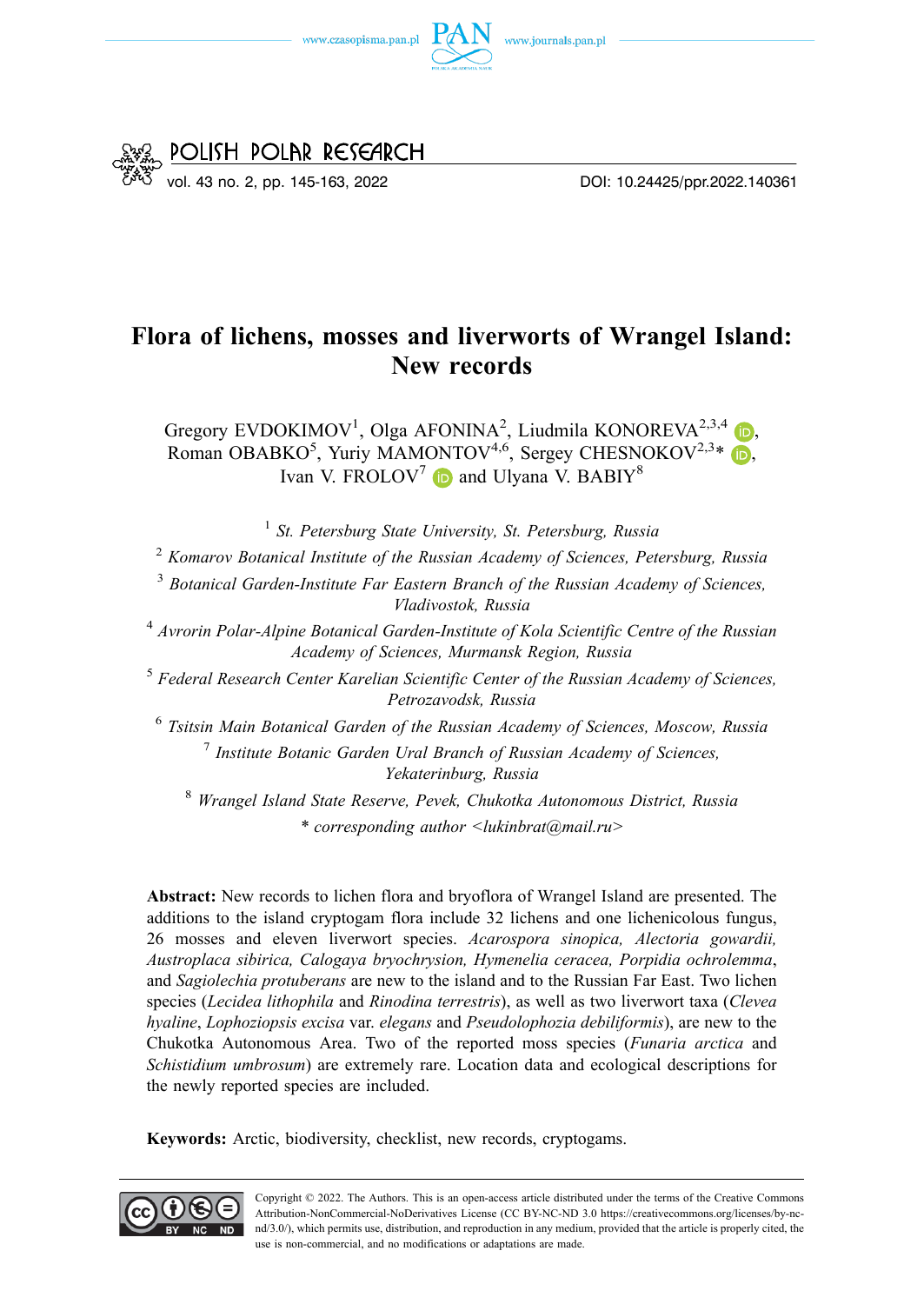## Introduction

So far, Arctic lichens have been intensively studied only in a few relatively accessible regions. In some regions lichens were thoroughly recorded. Lichens are represented by 760 species in Svalbard (Øvstedal *et al.* 2009; Zhurbenko and Brackel 2013; Melechin 2015; Breuss 2017; Konoreva *et al.* 2019b; Czernyadjeva *et al.* 2020) and about a thousand species in Greenland (Kristinsson *et al*. 2010). The Russian Arctic, which is by its nature less accessible, remains poorly studied in this aspect. For example, only 229 species were recorded in Franz Josef Land (Konoreva *et al*. 2019a), about 400 species in Severnaya Zemlya (Kristinsson *et al.* 2010), and some 50 species from Vaigach Island (Blytt 1872; Heuglin 1874; Elenkin 1901; Zhurbenko and Vechov 2001). Main continental areas such as the Kola Peninsula, Taimyr and Chukotka are well studied, with about 700 species recorded in each of these regions (Kristinsson *et al.* 2010).

**PAN** 

The first inventory of lichens of Wrangel Island was made by Gorodkov (1943, 1958) and Petrovsky (1967) who listed a total of 77 species. Those studies were later supplemented with 27 new species (Makarova 1981). A major advance in knowledge in this area is through several works by Dobrysh (Dobrysh 1988, 1994, 1995; Dobrysh and Makarova 1998) who summarized the knowledge of lichens at that time in the form of an annotated list, and compiled a list of 309 taxa (Dobrysh 2000). Kholod and Zhurbenko (2005) added another 25 species to the list. The most recent summary on lichens was published by Kholod (2014), although no new species were reported for Wrangel Island. A total of 334 lichen species were known for the island at the outset of that study.

Arctic mosses and liverworts were the focus of several studies (*e.g.*, Lindenberg and Arnell 1889), but the flora of relatively inaccessible regions of Alaska, Ellesmere Island, Greenland, Yamal, Severnaya Zemlya, Taimyr, the lower Lena River, and Chukotka were reported for the most part only within the last few decades (Schuster *et al.* 1959; Steere and Inoue 1978; Schuster 1988; Afonina 1993, 2004; Potemkin 1993; Konstantinova and Filin 1998; Zhukova and Matveeva 2000; Czernyadjeva 2001; Söderström *et al*. 2015). For Wrangel Island, the first data on the diversity of these plants were published by Gorodkov (1958) who reported 27 liverwort and 100 moss species. The most complete list of liverworts for the region, including 86 species, was published by Afonina and Duda (1993). Afonina (2000) compiled the records published by Gorodkov (1958), Pulyaeev and Afonina (1989) and Afonina and Sekretareva (1994) presenting a list of 237 bryophyte species in total.

Our study aims to further characterize the diversity of cryptogams, as lichens, liverworts, and mosses on Wrangel Island. Most of the lichens and lichenicolous fungi we report were collected by G.S. Evdokimov, whereas the bryophytes were collected by R.P. Obabko during an expedition in June–August 2020 (Fig. 1).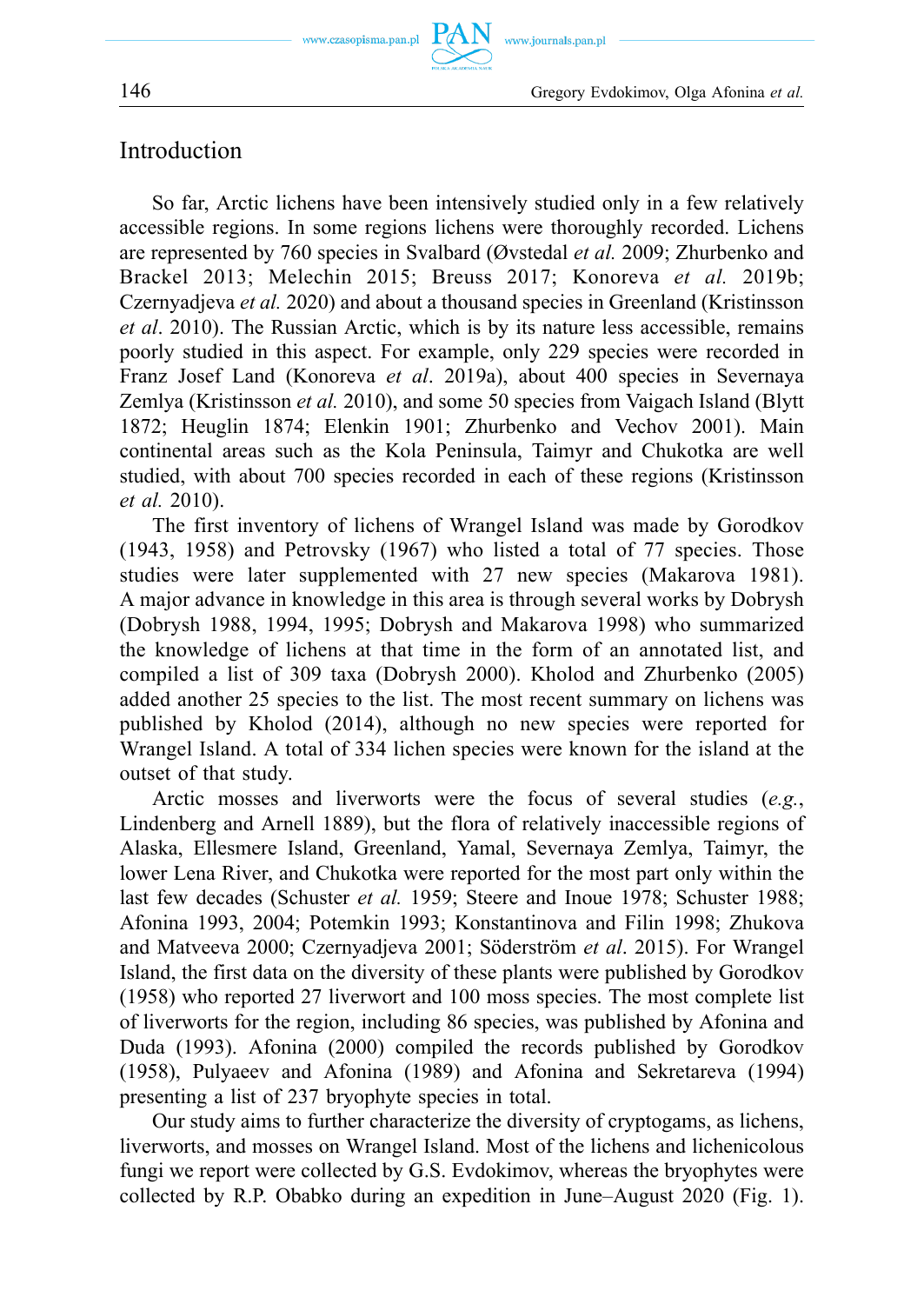www.czasopisma.pan.pl

Lichens, mosses, and liverworts of Wrangel Island 147



Fig. 1. Bryophyte, liverworts and lichen collection sites (A) and areas (B) on Wrangel Island (NE Russia): **1** – Ptichiy Bazar Cape (71°08' N, 178°49' E); **2** – Sovetskaya River (71°07′ N, 179°01′ E); **3** – area between Kamnesharka and Gusinaya Rivers (71°03′ N, 179°22′ E); **4** – Neozhidannaya River area (71°00′ N, 179°09′ E); **5** – Somnitel'nyj Creek area (70°58′ N, 179°33′ W); **6** – Dvuglavaya Mountain (71°03′ N, 179°38′ W); **7** – Sovetskaya Mountain (71°05′ N, 179°22′ W).

Our collections included plants from diverse substrates but focused mainly on saxicolous and terricolous lichen habitats. Collections made on iron items, fabrics, bones, and driftwood were also included.

#### Study area

Wrangel Island (70°40′–71°40′ N 178°30′ E–177°00′ W) is located in northeastern Russia, between the East Siberian and Chukchi Seas, separated from the mainland by the Long Strait. Administratively, it belongs to the Iultinsky District of the Chukotka Autonomous Area and is part of the Wrangel Island State Nature Reserve. The island is 144 km long from Zapadny Cape to Waring Cape and 78 km wide, from Evans Cape to Somnitel′naya barrier beach. The central part is occupied by mountains, with the highest point being Sovetskaya Mt. at 1096 m a.s.l. The Tundra Akademii Plain dominates the northern part of the island.

Wrangel Island is in the area of continuous permafrost (Kachurin 1952), the thickness of which, reaches 400–600 m along the shore, and 1000 m in the central regions (because of the higher thermal conductivity of rocks).

The average annual air temperature is  $-11.3$ °C and the average annual relative humidity is 88%. The amount of annual precipitation on the island is 162 mm.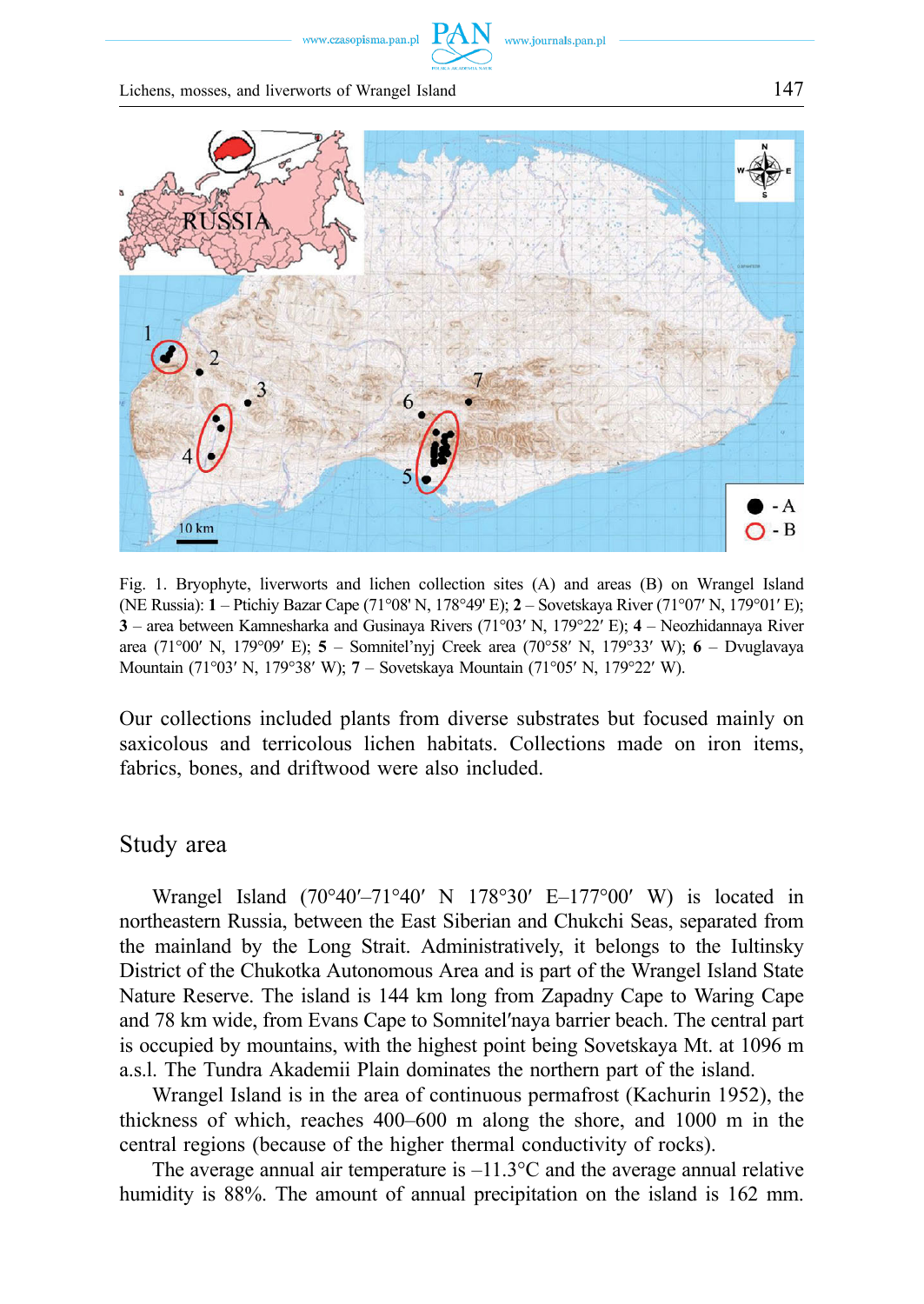Thunderstorms are uncommon, occurring in July and August. The number of foggy days reaches 80–86 at the coast of the island. Snow cover usually lasts for 240–250 days, with an uneven snowpack surface and frequent sastrugi (firm ridges of wind-eroded snow). The polar day lasts from May 12th to July 26th, while the night extends from November 18th to January 25th (Kester 1980).

### Methods

The collected material was carried out according to standard techniques (Schuster 1966; Ignatov and Ignatova 2003; Smith *et al.* 2009; Andreev and Himelbrant 2014) in the Laboratory of Lichenology and Bryology of the Komarov Botanical Institute of the Russian Academy of Sciences (BIN RAS) using a binocular stereoscopic microscope MSP 1 var. 2, transmitted light microscope Micromed 6 var. 3, long-wave ultraviolet radiation (UV cabinet, wavelength 254/365 nm), and standard chemical reagents for spot test reactions to indicate the presence of certain lichen substances in thalli. Lichens were identified by us according to widely used indicator of flora condition: Foucard (2001), Øvstedal *et al.* (2009), Smith *et al.* (2009) and McCune (2017). Mosses were identified using mainly the keys in *Moss Flora of Russia* (Ignatov 2017, 2020). Liverworts were identified according to Schljakov (1980), Schuster (1988), Damsholt (2002) and Bakalin (2005). The collected and identified specimens are stored at the herbaria of the Komarov Botanical Institute RAS (LE) and the Main Botanical Garden (MHA).

The topographic base map used to represent the collection sites (Fig. 1) was obtained from: [https://www.skyecooley.com/single-post/2016/03/25/map-of](https://www.skyecooley.com/single-post/2016/03/25/map-of-wrangel-island-russia)[wrangel-island-russia.](https://www.skyecooley.com/single-post/2016/03/25/map-of-wrangel-island-russia) Geograophical ranges of species follow Kristinsson *et al.*  (2010) for the Arctic (including Chukotka) and Tchabanenko (2002), Urbanavichus (2010), Cherdantseva *et al.* (2013), Yakovchenko *et al.* (2013), Himelbrant *et al.* (2014, 2019), and Skirina (2015a, b) for the Russian Far East.

Lichen nomenclature mainly follows: Lumbsch and Huhndorf (2010), Kondratyuk *et al.* (2020), Søchting and Arup (2021) and Westberg *et al.*  (2021). The nomenclature of mosses follows Ignatov *et al*. (2016) with additions and changes as in Hodgetts *et al*. (2020). The nomenclature of liverworts follows Konstantinova *et al*. (2009) for the most part, with some changes based on Hodgetts *et al.* (2020).

#### Results and interpretation

Our work revealed 32 new lichen and one lichenicolous fungus species (Appendix, marked by asterisk) that had never been previously reported for Wrangel Island. These additions bring the total number of lichen species on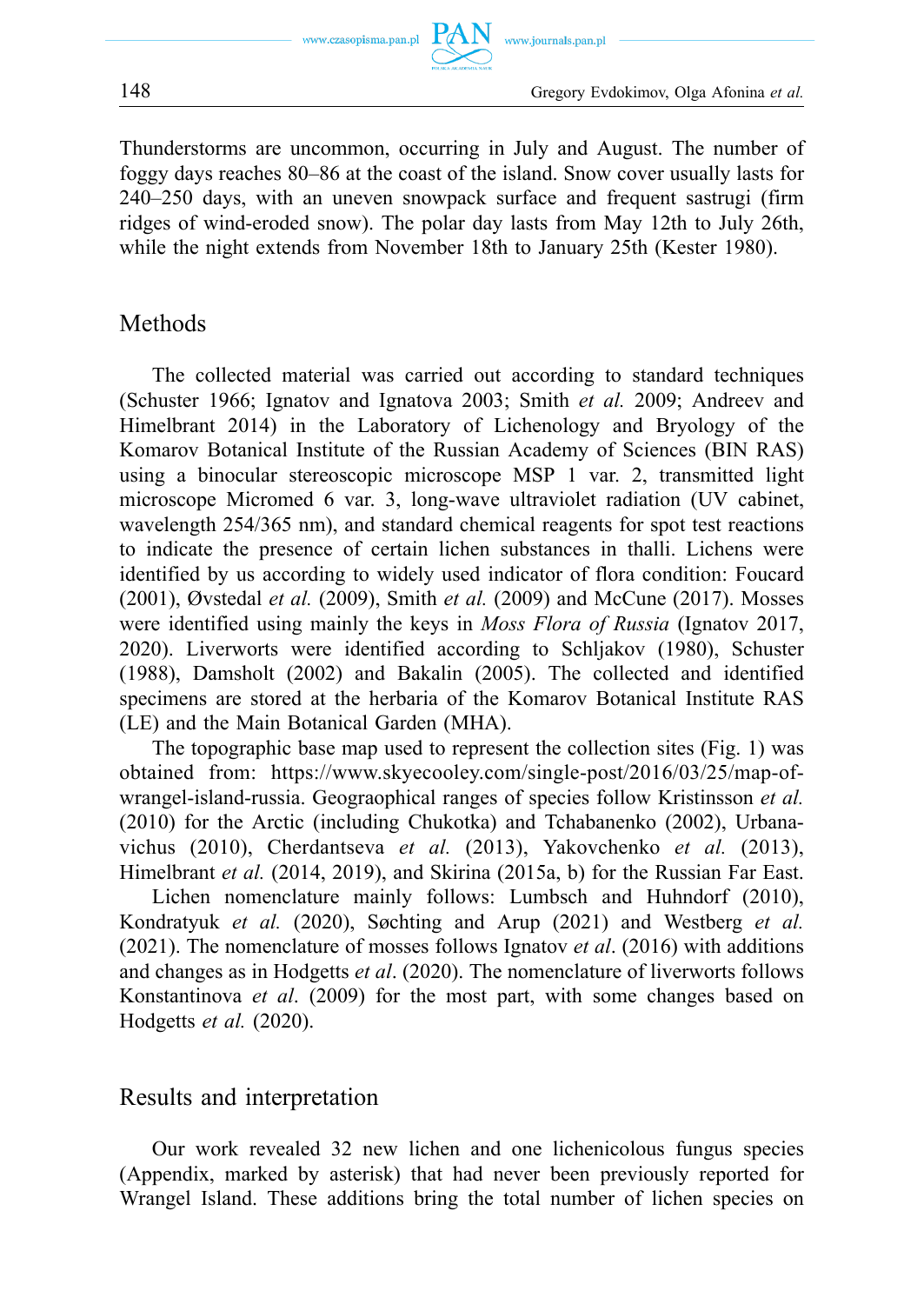www.czasopisma.pan.pl  $\text{ PAN}_{\text{www.journals.pan.pl}}$ 

Wrangel Island up to 367 and that of lichenicolous fungi to 28 (Dobrysh 2000; Kholod and Zhurbenko 2005; Kristinsson *et al*. 2010). Nevertheless, the diversity of lichen biota of the island, with its wide variety of biotopes and substrates, is expected to be even higher. The large number of new records discovered in our study suggests that many species remain to be discovered. Although some of the species we report as new are common and widespread in other arctic-alpine regions (Makryi 2002; Urbanavichus and Urbanavichene 2004; Sedelnikova 2013; Chesnokov and Konoreva 2015), eight lichen species are new to the Russian Far East, including *Acarospora sinopica*, *Alectoria gowardii*, *Austroplaca sibirica, Calogaya bryochrysion*, *Hymenelia ceracea*, *Porpidia ochrolemma*, and *Sagiolechia protuberans* (marked by "●"). In addition, two lichen species, *Lecidea lithophila* and *Rinodina terrestris*, are new to the Chukotka Autonomous Area (marked by "♦").

We identified eleven liverworts and 26 moss species that are new findings for Wrangel Island. With these results, the total number of moss and bryophyte species on the island increased to 238 (11% increase) and 87 (13% increase), respectively (Afonina 2000). Several newly discovered bryophyte species, namely *Arctoa fulvella*, *Barbilophozia lycopodioides*, *Fissidens bryoid*es, *Mesoptychia badensis*, *M. gillmanii*, *Pseudoleskeella rupestris*, and *Schistidium pulchrum*, are widely distributed (Ignatov *et al.* 2006; Konstantinova *et al*. 2009), thus their presence on Wrangel Island was anticipated. Most of the newly revealed species are rather widespread in the Arctic and Subarctic, but they usually occur sporadically (Afonina and Czernyadjeva 1995; Konstantinova and Potemkin 1996). However, some species of mosses and liverworts, like *Funaria arctica*, *Lophozia uncinata*, *Lophoziopsis excisa* var. *elegans*, *Mielichhoferia mielichhoferiana*, and *Schistidium umbrosum* are rare, so the expansion of their known distributions is especially significant. As with the new finds of lichens and lichenolcous fungi, the discovery of such a large number of new records for mosses and liverworts underlines the need for further bryophyte research on Wrangel Island.

Species such as *Amandinea punctata*, *Lecidella euphorea*, and *Rinodina exigua* are widespread in the boreal zone, but rare in the Arctic, thus probably they were often overlooked. Although widespread, those species cannot be used as indicators for the assessment of climate change due to the lack of baseline data on their distribution and abundance. Effects of climate change can presumably be traced by observed or projected changes in species distributions among monitoring plots and transects. Many of liverwort specimens recorded by us are endangered taxa, particularly from the genera as *Lophozia*, *Lophoziopsis* and *Pseudolophozia.* Several species from the studied collections can be used to resolve taxonomic confusions, *e.g.*, *Lophoziopsis excisa* var. *elegans* and *Lophozia uncinata* or possible conspecifity of *Lophozia silvicola* and *L. ventricosa*. Numerous specimens, including some in *Lophoziopsis*, *Marsupella*  and *Solenostoma*, remain undetermined due to their ambiguous morphology.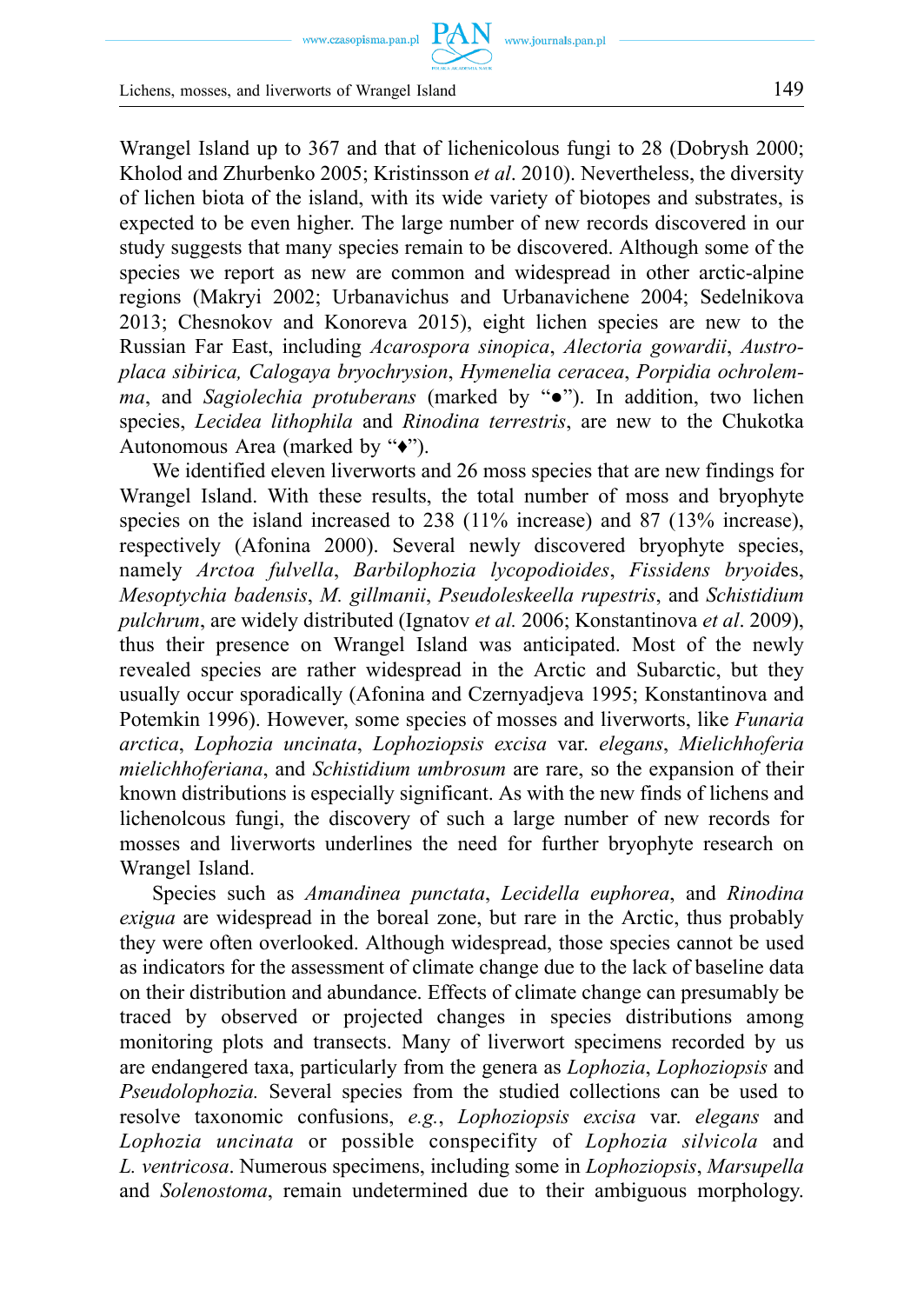These species will be the focus of further studies using molecular methods to test their phylogenetic relationships and possibly revealing further new additions to the Wrangel Island flora and/or novel taxa. The distribution of numerous bryophytes in the island has also yet to be explored, as many taxa widely distributed in the Arctic, *e.g.*, *Frullania subarctica* (sub *F. nisquallensis* in the previous publications) and *Radula prolifera* were discovered here in only one or few localities (Afonina 2000).

A compiled floristic analysis provides a baseline for long-term observations of climate change. Information on the distribution of bryophytes is of particular importance for monitoring dynamic changes in the Arctic, where temperature changes are pronounced, and effects are directly observable. Providing as complete a list as possible summarizing the results of the current state of knowledge is therefore needed and provides a good reference for future research.

**Acknowledgements.** *—* The expedition of G. Evdokimov and R. Obabko was supported by the Russia-Germany WWF Project *Conservation of Biodiversity in the Northern Regions of Russia to achieve CBD Goals through Extension and Strengthening of a Protected Areas Network adapted to Climate Change* (the International Climate Initiative by the German Federal Ministry for the Environment, Nature Conservation, Building and Nuclear Safety). The work of L. Konoreva, G. Evdokimov, O. Afonina and S. Chesnokov was funded by the Russian Foundation for Basic Research (RFBR) grant No. 18-05-60093\_Arctic *Spatial and temporal changes in lichen- and bryophyte flora of the Russian Arctic and adjacent territories in relation to natural processes and anthropogenic influence*; the work of I. Frolov was supported by the RFBR grant No. 19- 04-00074\_A *Biodiversity and phylogenetic relationships of lichens of the Far East and West coast of North America on the example of the families Micareaceae and Teloschistaceae*. I. Frolov worked in the framework of the national project of the Institute Botanic Garden (Russian Academy of Sciences, Ural Branch). The work of Yu. Mamontov was partially funded by RFBR, project number 19-04-01270 and the Ministry of Higher Education and Science of Russia for grant 075-15-2021-678 supporting Center of Common Use *Herbarium MBG RAS*. We would like to thank two reviewers for their valuable comments who helped to improve this paper. We are also grateful to Curtis Björk (University of British Columbia, Canada) for the linguistic revision of the manuscript and for valuable comments.

#### References

Afonina O.M. 2004. *Moss flora of Chukotka*. St. Petersburg (in Russian).

- Afonina O.M. 2000. Bryophytes. *In*: Golubeva N.S. (ed.). *Bryophytes and lichens of "Wrangel Island" Reserve*. *Flora i Fauna Zapovednikov* 88: 6–46 (in Russian).
- Afonina O.M. and Czernyadjeva I.V. 1995. Mosses of the Russian Arctic: check-list and bibliography. *Arctoa* 5: 99–142.
- Afonina O.M. and Duda J. 1993. Liverworts of Chukotka. *Botanicheskii Zhurnal* 78: 77–93 (in Russian).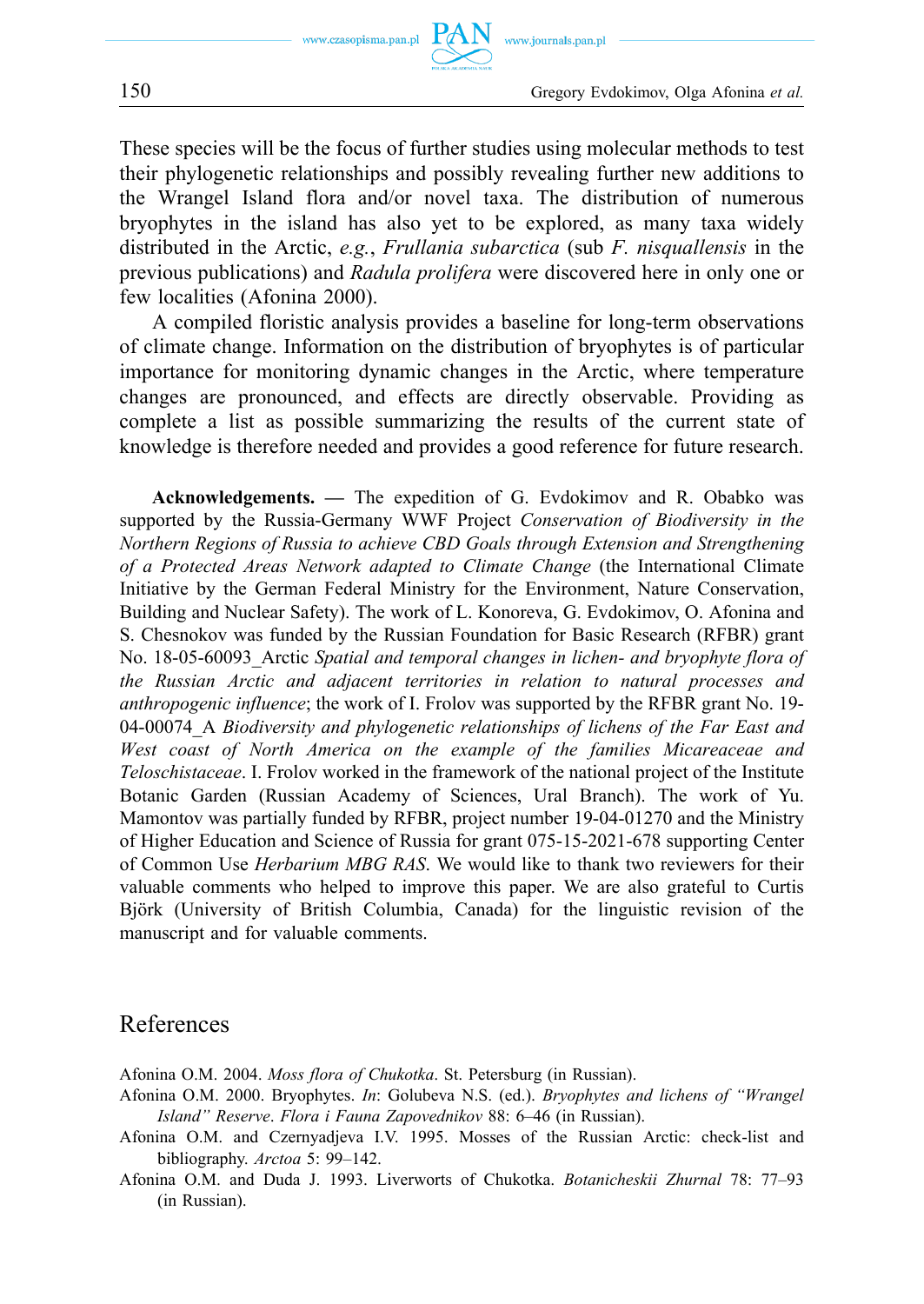- Afonina O.M. and Matveeva N.V. 2004. Mosses of the Bolshevik Island (Severnaya Zemlya archipelago). *Botanicheskii Zhurnal* 88: 1–24 (in Russian).
- Afonina O.M. and Sekretareva N.A. 1994. The mosses of the willow scrub communities and tundra communities in the headwater of reaches of the Neizvestnaya River (Wrangel Island). *Botanicheskii Zhurnal* 79: 43–52 (in Russian).
- Andreev М.Р. and Himelbrant D.Е. 2014. *The lichen flora of Russia. Biology, ecology, diversity, distribution and methods to study lichens*. KMK Scientific Press, Moscow - St. Petersburg (in Russian).
- Bakalin V.A. 2005. *The monographic study of Lophozia (Dumort.) Dumort. s. str*. Nauka, Moscow (in Russian).
- Bardunov L.V. and Novikov S.V. 2008. *Red Data Book of the Russian Federation (plants and fungi)*. KMK Scientific Press Ltd (in Russian).
- Czernyadjeva I.V. 2001. Moss flora of Yamal Peninsula (West Siberian Arctic). *Arctoa* 10: 121–150.
- Damsholt K. 2002. *Illustrated flora of Nordic liverworts and hornworts*. Nordic Bryological Society, Lund.
- Dobrysh A.A. 1988. Lichens on the southern coast of Wrangel Island (Somnitel'naya Bay). *Novosti Sistematiki Nizshikh Rastenii* 25: 124–126 (in Russian).
- Dobrysh A.A. 1994. Flora of the vicinities of Somnitelnaya Bay: lichens. *Proceeding of Komarov Botanical Institute* 6: 90–99 (in Russian).
- Dobrysh A.A. 1995. Annotated list of lichens on Wrangel Island. *Novosti Sistematiki Nizshikh Rastenii* 30: 52–60 (in Russian).
- Dobrysh A.A. 2000. Lichens. *In:* Urbanavichus G.P. (ed.). *Bryophytes and lichens of "Wrangel Island" Reserve. Flora i Fauna Zapovednikov,* Moscow 88: 47–67 (in Russian).
- Dobrysh A.A. and Makarova I.I. 1998. Lichens of the genus *Rhizocarpon* Ramond *ex* DC. in the flora of Chukotka and Wrangel Island (North-East of Russia). *Novosti Sistematiki Nizshikh Rastenii* 32: 23–27 (in Russian).
- Fedosov V.E., Fedorova A.V. and Ignatova E.A. 2017. On the two poorly known *Orthotrichum*  species from north Asia. *Arctoa* 26: 144–153.
- Foucard T. 2001. *Svenska skorplavar och svampar som växer på dem*. Interpubllshing, Stockholm.
- Gorodkov B.N. 1943. Polar deserts of Wrangel Island. *Botanicheskii Zhurnal* 28: 127–143 (in Russian).
- Gorodkov B.N. 1958. Soil and vegetative caver of the Wrangel Island. *In:* Tikhomirov B.A. (ed.) *Rastitel′nost′ Krainego Severa SSSR i ee osvoenie*. Issue 3. USSR Academy of Sciences, Moscow-Leningrad: 59–94 (in Russian).
- Halonen P., Myllys L., Velmala S. and Hyvärinen H. 2009. *Gowardia* (Parmeliaceae) a new alectorioid lichen genus with two species. *The Bryologist* 112: 138–146.
- Hodgetts N.G., Söderström L., Blockeel T.L., Caspari S., Ignatov M.S., Konstantinova N.A., Lockhart N., Papp B., Schröck C., Sim-Sim M., Bell D., Bell N.E., Blom H.H., Bruggeman-Nannenga M.A., Brugués M., Enroth J., Flatberg K.I., Garilleti R., Hedenäs L., Holyoak D.T., Hugonnot V., Kariyawasam I., Köckinger H., Kučera J., Lara F. and Porley R.D. 2020. An annotated checklist of bryophytes of Europe, Macaronesia and Cyprus. *Journal of Bryology*  42: 1–116.
- Ignatov M.S. 2017. *Moss Flora of Russia. Vol. 2: Oedipodiales Grimmiales*. KMK Scientific Press Ltd., Moscow.
- Ignatov M.S. 2020. *Moss Flora of Russia. Vol. 5: Hypopterygiales Hypnales (Plagiotheciaceae Brachytheciaceae)*. KMK Scientific Press Ltd., Moscow.
- Ignatov M.S., Afonina O.M., Ignatova E.A., Abolina A., Akatova T.V., Baisheva E.Z., Bardunov L. V., Baryakina E.A., Belkina O.A., Bezgodov A.G., Boychuk M.A., Cherdantseva V.Ya., Czernyadjeva I.V., Doroshina G.Ya., Dyachenko A.P., Fedosov V.E., Goldberg I.L., Ivanova E.I., Jukoniene I., Kannukene L., Kazanovsky S.G., Kharzinov Z.Kh., Kurbatova L.E.,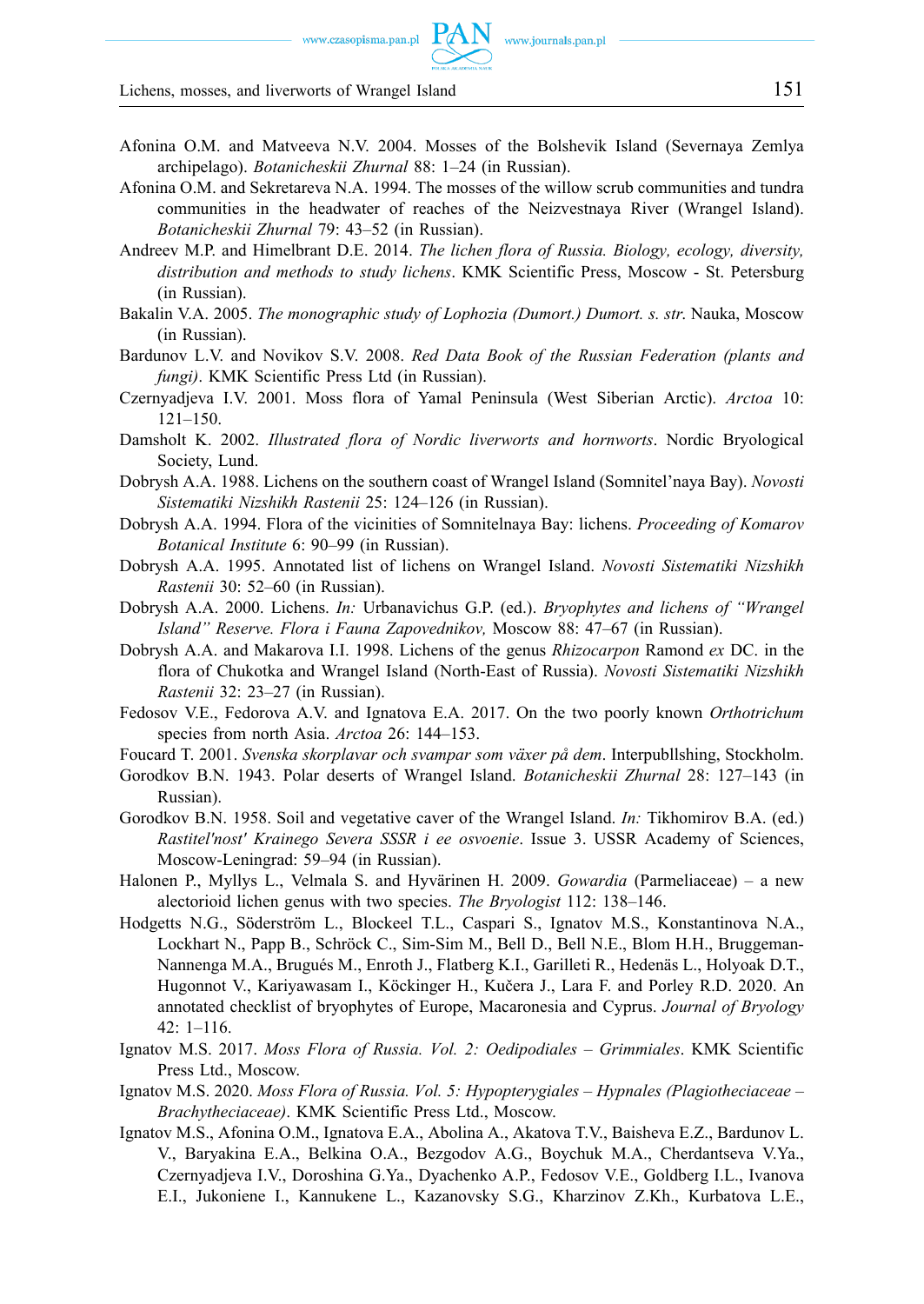Маksimov А.I., Mamatkulov U.K., Manakyan V.A., Maslovsky O.M., Napreenko M.G., Otnyukova T.N., Partyka L.Ya., Pisarenko O.Yu., Popova N.N., Rykovsky G.F., Tubanova D. Ya., Zheleznova G.V. and Zolotov V.I. 2006. Check-list of mosses of East Europe and North Asia. *Arctoa* 15: 1–130.

- Ignatov M.S. and Ignatova E.A. 2003. *Moss Flora of European Russia*. *Vol. 1: Sphagnaceae Hedwigiaceae*. KMK Scientific Press Ltd., Moscow.
- Ignatov M.S., Kučera J., Hedenäs L., Kuznetsova O.I. and Ignatova E.A. 2020. A revision of the genus *Orthothecium* (Plagiotheciaceae, Bryophyta) in Northern Eurasia. *Arctoa* 29: 10–48.
- Kachurin S.P. 1952. Permafrost of Wrangel Island. *In:* Gekker R.F. and Gorodkov B.G. (eds.). *Far North-East of the USSR. Vol. 1*. Publishing House of the USSR Academy of Sciences, Moscow: 49–92 (in Russian).
- Kester B. 1980. *Arctic Reserve "Wrangel Island"*. Magadan Book Publishing House, Magadan (in Russian).
- Khodosovtsev A., Kuznetsova E. and Himelbrant D. 2004. Lichen genus *Caloplaca* on the Kamchatka Peninsula (Russian Far East). *Botanica Lithuanica* 10: 195–208.
- Kholod S.S. and Zhurbenko M.P. 2005. The Lichens of Wrangel Island: activity and habitat distribution of the species. *Botanicheskii Zhurnal* 90: 34–72 (in Russian).
- Kholod S.S. 2014. Vegetation and permafrost relief in Wrangel Island. *Komarovskie Chteniya* 62: 241–313 (in Russian).
- Kondratyuk S.Y., Lőkös L., Farkas E., Kärnefelt I., Thell A., Yamamoto Y. and Hur J.-S. 2020. Three new genera of the Teloschistaceae proved by three gene phylogeny. *Acta Botanica Hungarica* 62: 109–136.
- Konstantinova N.A. and Filin V.R. 1998. Liverworts of the Lower Lena River (East Siberia). *Arctoa* 7: 69–78.
- Konstantinova N.A. and Potemkin A.D. 1996. Liverworts of the Russian Arctic: an annotated check-list and bibliography. *Arctoa* 6: 125–150.
- Konstantinova N.A., Bakalin V.A., Andreeva E.N., Bezgodov A.G., Borovichev E.A., Dulin M.V. and Mamontov Yu.S. 2009. Checklist of liverworts (Marchantiophyta) of Russia. *Arctoa* 18: 1–64.
- Kristinsson H., Zhurbenko M. and Hansen E.S. 2010. Panarctic checklist of lichens and lichenicolous fungi. *CAFF Technical Report* 20: 1–120.
- Lindenberg S.O. and Arnell H.W. 1889. Musci Asiae Borealis. *Kongliga svenska vetenskaps Akademiens Handlingar* 23: 1–163.
- Lumbsch H.T. and Huhndorf S.M. 2010. Myconet.14. Outline of Ascomycota. Notes on Ascomycete Systematics. Nos. 4751–5113. *Fieldiana Life and Earth Sciences* 1: 1–64.
- Lynge B. 1928. Lichens from Novaya Zemlya (excl. of *Acarospora* and *Lecanora*). *Report of the Scientific Results of the Norwegian Expedition to Novaya Zemlya 1921* 43: 1–299.
- Makarova I.I. 1981. To the lichen flora of Wrangel Island. *Novosti Sistematiki Nizshikh Rastenii* 18: 149–153 (in Russian).
- Makryi T.V. 2002. To the lichen flora of the Stanovoye Nagorye Uplands (Baikalian Siberia). I. The epilithic lichens of the Kodar Range. *Turczaninowia* 5: 47–67 (in Russian).
- McCune B. 2017. *Microlichens of the Pacific Northwest. Volume 2: Keys to the species*. Wild Blueberry Media, Corvallis, Oregon, USA.
- Øvstedal D.O., Tønsberg T. and Elvebakk A. 2009. The lichen flora of Svalbard. *Sommerfeltia* 33: 1–393.
- Petrovsky V.V. 1967. An outline of the plant communities in the central part of Wrangel Island. *Botanicheskii Zhurnal* 52: 332–343 (in Russian).
- Poryadina L.N. 2020. New species of lichens of Central Yakut floristic region. *Turczaninowia* 23: 99–109 (in Russian).
- Potemkin А.D. 1993. The Hepaticae of the Yamal Peninsula, West Siberian Arctic. *Arctoa* 2: 57–101.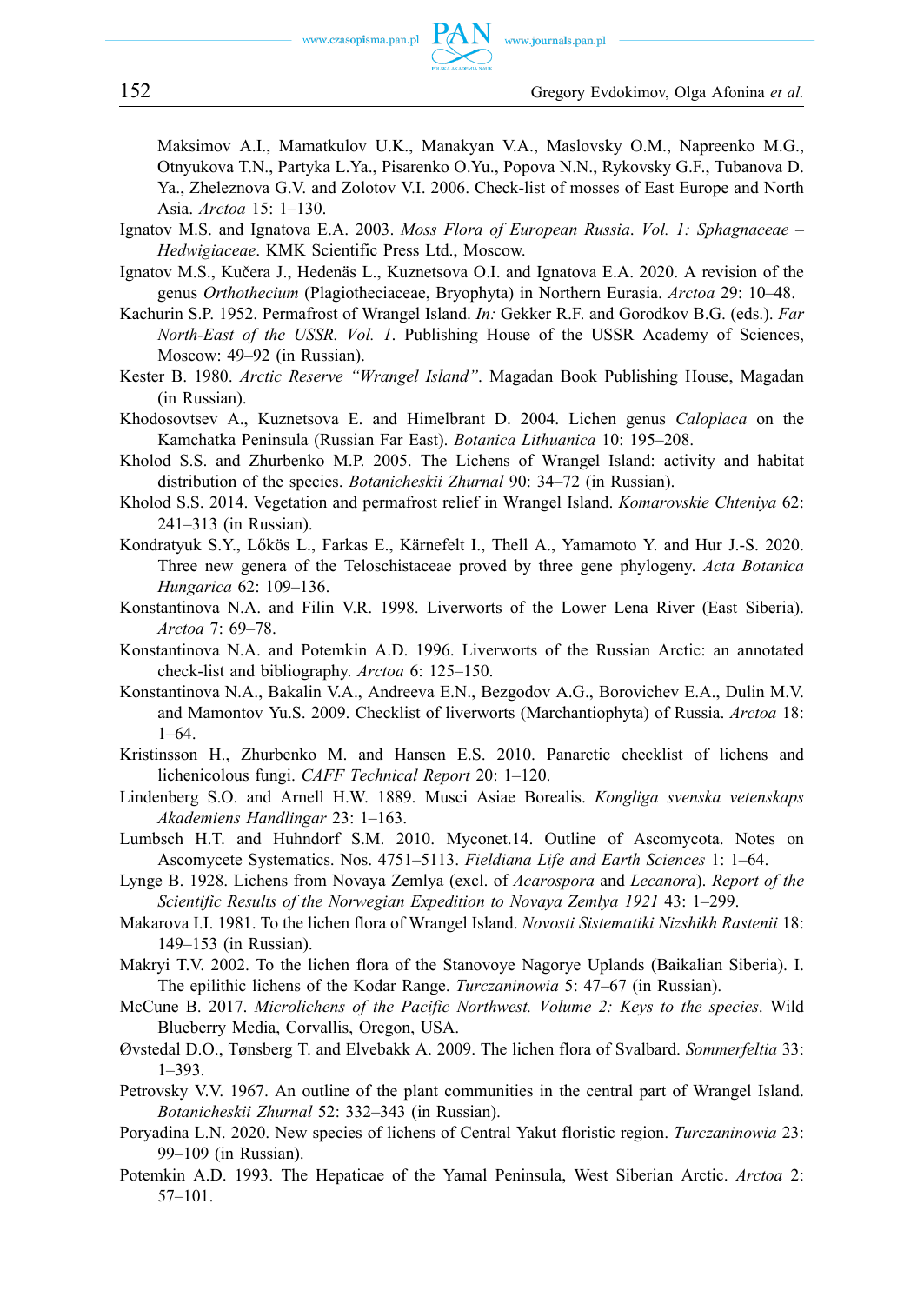www.czasopisma.pan.pl

Lichens, mosses, and liverworts of Wrangel Island 153

- Potemkin А.D. and Matveeva N.V. 2004 Liverworts of Bol'shevik Island (Severnaya Zemlya Archipelago). *Botanicheskii Zhurnal* 89: 1554–1572 (in Russian).
- Pulyaev A.I. and Afonina O.M. 1989. To the flora of leafy mosses in the southwestern part of Wrangel Island. *In*: Melnik V.A. (eds.). *Algae, lichens, fungi and bryophytes in the RSFSR reserves*. CNIL Glavokhoty RSFSR, Moscow: 106–113 (in Russian).
- Schljakov R.N. 1979. Additions to the hepatic flora of northern USSR. *Novosti Sistematiki Nizshikh Rastenii* 16: 201–208.
- Schuster R.M. 1966. *The Hepaticae and Anthocerotae of North America. I.* Columbia University Press, New York.
- Schuster R.M. 1988. The Hepaticae of South Greenland. *Nova Hedwigia* 92: 1–255.
- Schuster R.M., Steere W.C. and Thomson J.W. 1959. The terrestrial cryptogams of northern Ellesmere Island. *Bulletin of the National Museum of Canada* 164: 15–71.
- Sedelnikova N.V. 2013. Species diversity of lichen biota of the Altai-Sayan ecological region. *Plant Life of Asian Russia* 2: 12–54 (in Russian).
- Sedelnikova N.V. and Sedelnikov V.P. 2018. An appreciation of the participation of lichen species at high-mountain phytocenosis of Republic Tuva. *Plant Life of Asian Russia* 3: 9–35 (in Russian).
- Skirina I.F. 2015. Lichen list of "Bastak" natural reserve (Russia). *Biodiversity and Environment of Far East Reserves* 4: 28–87 (in Russian).
- Smith C.W., Aptroot A., Coppins B.J., Fletcher A., Gilbert O.L., James P.W. and Wolseley P.A. 2009. *The Lichens of Great Britain and Ireland*. The British Lichen Society, London.
- Søchting U. and Arup U. 2021. Austroplaca sibirica (lichenized Ascomycota, Teloschistaceae) a bipolar lichen with an austral origin documented by molecular data. Graphis Scripta 33(1): 12–16.
- Søchting U., Lorentsen L.B. and Arup U. 2008. The lichen genus *Caloplaca* (Ascomycota, Lecanoromycetes) on Svalbard. Notes and additions. *Nova Hedwigia* 87: 69–96.
- Söderström L., Hagborg A. and von Konrat M.J. 2015. Liverworts from the largest of the United States: a checklist for mainland Alaska. *Arctoa* 24: 327–361.
- Steere W.C. and Inoue H. 1978. The Hepaticae of Arctic Alaska. *Journal of the Hattori Botanical Laboratory* 44: 251–345.
- Tchabanenko S.I. 2002. *Synopsis of lichen flora of the South of the Russian Far East*. Dal'nauka, Vladivostok (in Russian).
- Urbanavichene I.N. and Urbanavichus G.P. 1998. Lichens of the Baikal Nature Reserve. *Flora i Fauna Zapovednikov* 68: 1–55 (in Russian).
- Urbanavichus G.P., Lavrinenko O.V. and Urbanavichene I.N. 2009. The lichens of Dolgii and adjacent islands of the Barents Sea. *Botanicheskii Zhurnal* 94: 656–675 (in Russian).
- Vondrák J., Frolov I., Davydov E.A., Urbanavichene I., Chesnokov S., Zhdanov I., Muchnik E., Konoreva L., Himelbrant D. and Tchabanenko S. 2016. The extensive geographical range of several species of Teloschistaceae: Evidence from Russia. *The Lichenologist* 48: 171–189.
- Westberg M., Moberg R., Myrdal M., Nordin A. and Ekman S. 2021. *Santesson's Checklist of Fennoscandian Lichen-Forming and Lichenicolous Fungi*. Uppsala University, Museum of Evolution.
- Zhdanov I.S. 2013. Additions to the lichen flora of Central Siberian Biosphere Reserve (Krasnoyarsk Territory). *Novosti Sistematiki Nizshikh Rastenii* 47: 200–214 (in Russian).
- Zhukova A.L. 1987. On the liverwort flora of the Wrangel Island. *Botanicheskii Zhurnal* 63: 1460– 1466 (in Russian).
- Zhukova A.L. and Matveeva N.V. 2000. The liverworts of the Taymyr Peninsula. *Botanicheskii Zhurnal* 85: 42–62 (in Russian).

Received 20 May 2021 Accepted 27 October 2021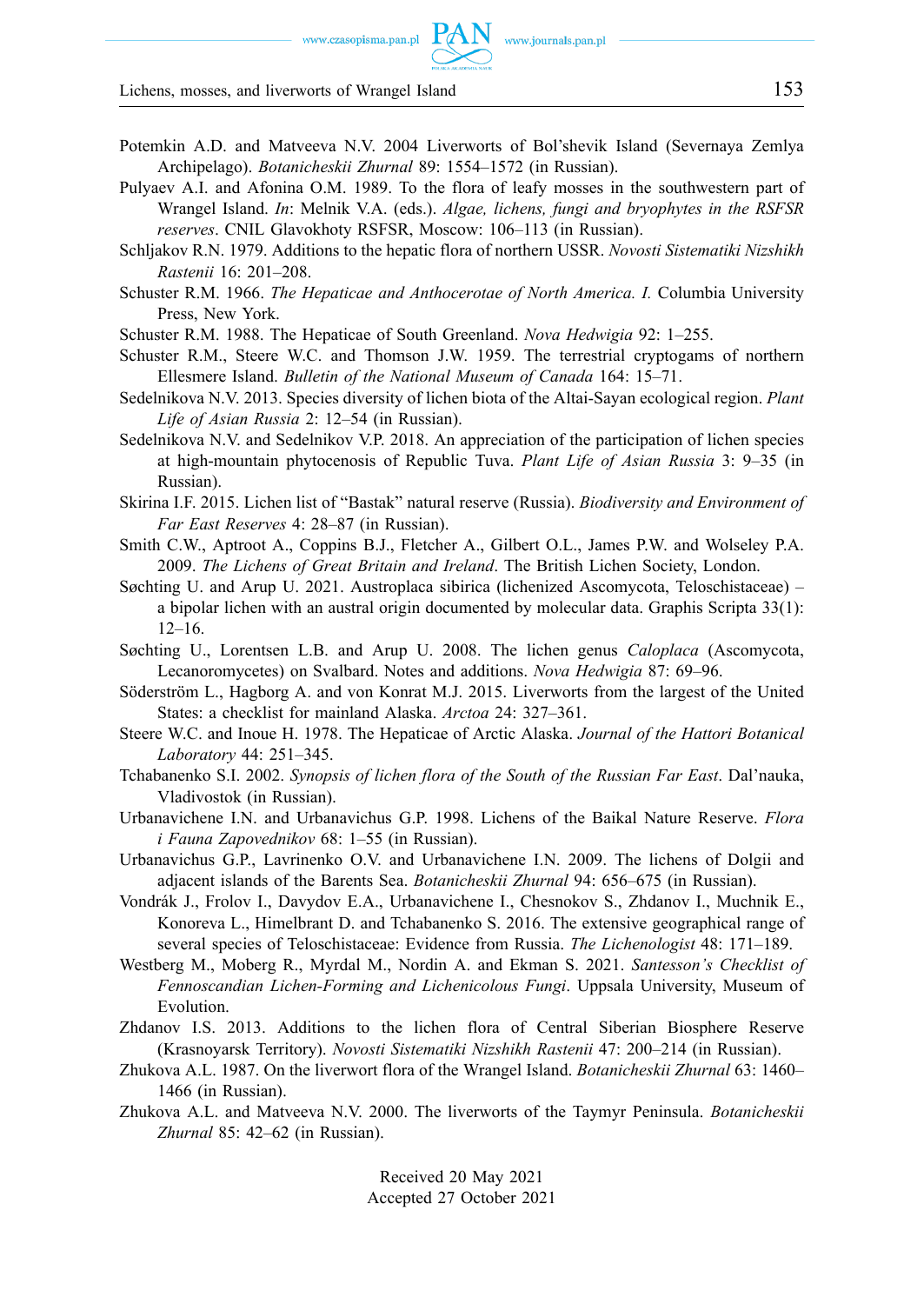www.czasopisma.pan.pl

www.journals.pan.p

154 Gregory Evdokimov, Olga Afonina *et al.* 

# Appendix

### LICHENS

*Acarospora molybdina* (Wahlenb.) Trevis. — Vicinity of Ptichiy Bazar Cordon, 71°09′27.2″ N, 178°50′52.0″ E, alt. 28 m, dry tundra with small stones, 10 July 2020, leg. and det. G. S. Evdokimov *12* (LE-L15488).

**PAN** 

● *Acarospora sinopica* (Wahlenb.) Körb. — Headwaters of Sovetskaya River, 71°07′07.0″ N, 179°01′06.9″ E, alt. 107 m, rocky slope, 13 July 2020, leg. and det. G. S. Evdokimov *18* (LE-L15495). A rare species in the Arctic. The closest locations are Novaya Zemlya (Lynge 1928) and the Transbaikal Territory (Makryi 2002).

● *Alectoria gowardii* Lumbsch — Between Kamnesharka and Gusinaya Rivers, near hill with an altitude of 597 m, 71°03′33.1″ N, 179°21′56.1″ E, alt. 219 m, rocky slope, on soil, 15 July 2020, leg. G. S. Evdokimov *22*, det. S.V. Chesnokov (LE-L15499); Somnitel'nye Gory Mountains, right bank of Somnitel'nyj Creek, 70°59′24.8″ N, 179°34′15.3″ W, alt. 306 m, tundra, 24 July 2020, leg. G. S. Evdokimov *Pl. 18*, det. S.V. Chesnokov (LE-L15522); estuary of Somnitel'nyj Creek, vicinity of Somnitel'nyj Cordon, 70°56′35.2″ N, 179°35′59.8″ W, alt. 12 m, coastal tundra, 31 July 2020, leg. G. S. Evdokimov *Pl. 24*, det. S.V. Chesnokov (LE-L15524). The nearest location is on the Novosibirskie Islands (Zhokhov Island) (Halonen *et al*. 2009).

*Amandinea punctata* (Hoffm.) Coppins *et* Scheid. — Estuary of Somnitel'nyj Creek, vicinity of Somnitel'nyj Cordon, 70°56′13.5″ N, 179°36′51.0″ W, alt. 4 m, coastal tundra with anthropogenically disturbed areas, 19 July 2020, leg. and det. G. S. Evdokimov *27* (LE-L15503).

*Athallia holocarpa* (Hoffm.) Arup *et al*. — Vicinity of Ptichiy Bazar Cordon, 71°09′27.2″ N, 178°50′52.0″ E, alt. 28 m, dry tundra with small stones, 10 July 2020, leg. G. S. Evdokimov *12*, det. I. Frolov (LE-L15489); *ibidem*, 71°09′05.6″ N, 178°49′48.3″ E, alt. 24 m, saxicolous on rocky marine shore, 11 July 2020, leg. and det. G. S. Evdokimov *15* (LE-L15494); *ibidem*, Ptichiy Bazar Cape, 71°08′31.7″ N, 178°48′59.6″ E, alt. 67 m, tundra near stream, rock outcrops, 11 July 2020, leg. and det. G. S. Evdokimov *14* (LE-L15492); estuary of Somnitel'nyj Creek, vicinity of Somnitel'nyj Cordon, 70°56′13.5″ N, 179°36′51.0″ W, alt. 4 m, coastal tundra with anthropogenically disturbed areas, on stones and iron, 19 July 2020, leg. G. S. Evdokimov *27*, det. I. Frolov (LE-L15504). A widespread lichen preferring siliceous outcrops.

● *Austroplaca sibirica* (H. Magn.) *Søchting et Arup* — Valley of Neozhidannaya River, near Neozhidannaya Cordon, 71°01′25.2″ N, 179°09′54.4″ E, alt. 122 m, shale mountain slope, 9 July 2020, leg. G. S. Evdokimov *8*, det. I. Frolov (LE-L15519); estuary of Somnitel'nyj Creek, vicinity of Somnitel'nyj Cordon, 70°56′13.5″ N, 179°36′51.0″ W, alt. 4 m,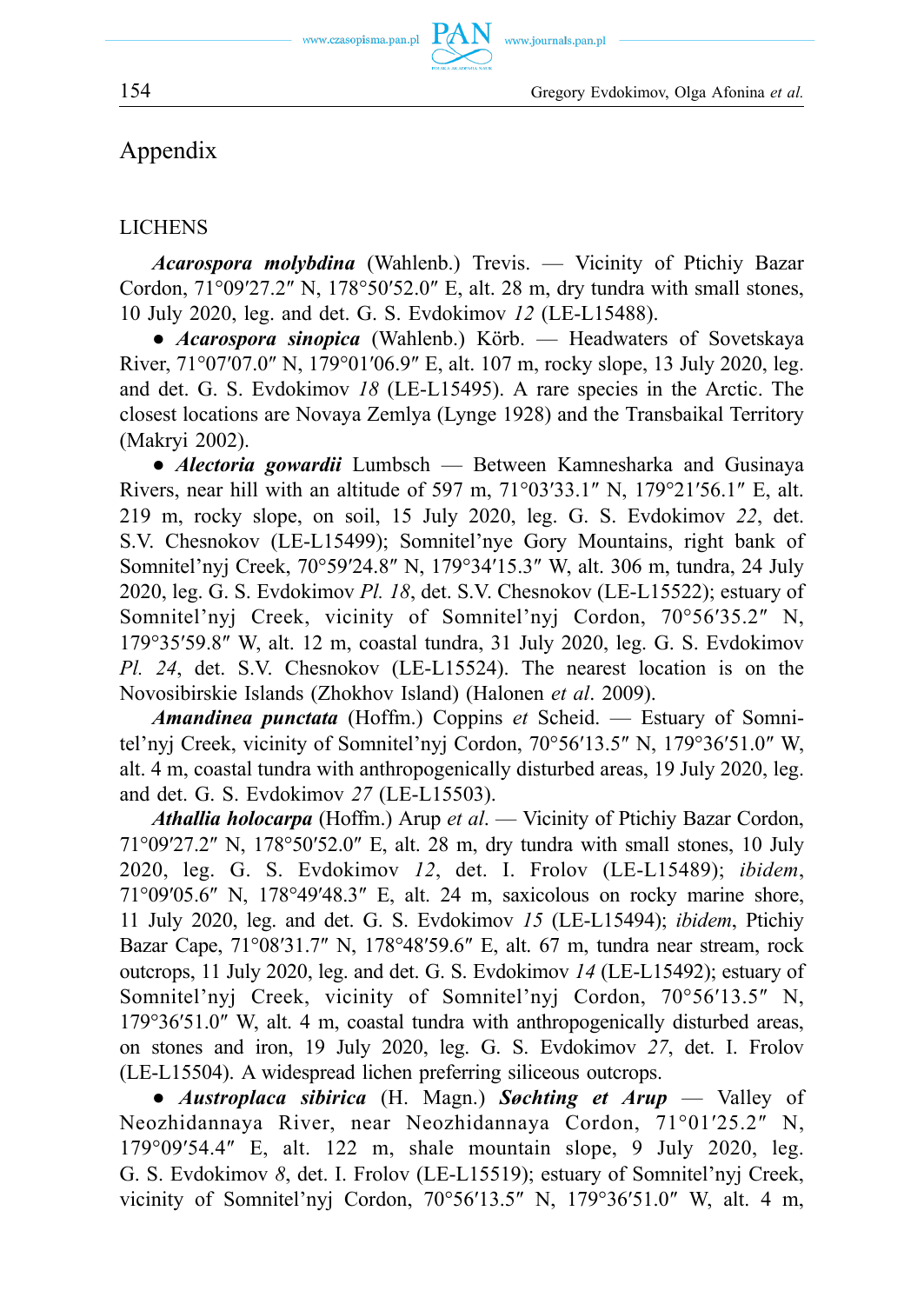www.czasopisma.pan.pl  $\text{ PAN}_{\text{www.journals.pan.pl}}$ 

Lichens, mosses, and liverworts of Wrangel Island 155

coastal tundra with anthropogenically disturbed areas, 19 July 2020, leg. G. S. Evdokimov *27*, det. S.V. Chesnokov (LE-L15506). The nearest location is on the Novosibirskie Islands (Kristinsson *et al*. 2010). This species is quite rare or merely overlooked due to its small size. Recently Søchting and Arup (2021) demonstrated that *A. sibirica* has a bipolar distribution.

*● Calogaya bryochrysion* (Poelt) Vondrák — Estuary of Somnitel'nyj Creek, vicinity of Somnitel'nyj Cordon,  $70^{\circ}56'13.5''$  N,  $179^{\circ}36'51.0''$  W, alt. 4 m, coastal tundra with anthropogenically disturbed areas, on iron and cloth, 19 July 2020, leg. G. S. Evdokimov *27*, det. I. Frolov (LE-L15505); Somnitel'nye Gory Mountains, headwaters of Somnitel'nyj Creek, 71°00′56.5″ N, 179°30′55.0″ W, alt. 233 m, rocks and stone rubble, on stone, 26 July 2020, leg. G. S. Evdokimov *30*, det. I. Frolov (LE-L15512). The closest locations are Novaya Zemlya and the Transbaikal Territory (Vondrak *et al*. 2016). The species seems to be circumpolar and it is also known from high mountains at lower latitudes.

*Caloplaca spitsbergensis* H. Magn. — Estuary of Somnitel'nyj Creek, vicinity of Somnitel'nyj Cordon, 70°56′13.5″ N, 179°36′51.0″ W, alt. 4 m, coastal tundra with anthropogenically disturbed areas, on bark, 19 July 2020, leg. G. S. Evdokimov *27*, det. L.A. Konoreva, G. S. Evdokimov (LE-L15507). *Caloplaca spitsbergensis* is probably conspecific with *C. caesiorufella* (Nyl.) Zahlbr. (Søchting *et al*. 2008). Here we formally distinguish these two taxa based on apothecial size according to data provided by Søchting *et al*. (2008).

*Candelariella xanthostigma* (Pers. ex Ach.) Lettau — Valley of Neozhidannaya River, near Neozhidannaya Cordon, 71°01′25.2″ N, 179°09′54.4″ E, alt. 122 m, shale mountain slope, on bone, 9 July 2020, leg. and det. G. S. Evdokimov *8* (LE-L15520); estuary of Somnitel'nyj Creek, vicinity of Somnitel'nyj Cordon, 70°56′13.5″ N, 179°36′51.0″ W, alt. 4 m, coastal tundra with anthropogenically disturbed areas, on bark, 19 July 2020, leg. and det. G. S. Evdokimov *27* (LE-L15508).

*Cetraria muricata* (Ach.) Eckfeldt — Somnitel'nye Gory Mountains, left bank of Somnitel'nyj Creek, 70°59′39.0″ N, 179°29′23.1″ W, alt. 362 m, gorge between rocks with a stream and stone rubble, on soil, 28 July 2020, leg. and det. G. S. Evdokimov *31* (LE-L15513).

*Cetraria odontella* (Ach.) Ach. — Somnitel'nye Gory Mountains, headwaters of Somnitel'nyj Creek, left bank, 71°01′08.5″ N, 179°24′47.8″ W, alt. 325 m, stone rubble with areas of *Salix* sp.-herbaceous tundra, 1 August 2020, leg. and det. G. S. Evdokimov *33* (LE-L15515).

*Cladonia alinii* Trass — Left bank of Neozhidannaya River, near Neozhidannaya Cordon, 71°00′52.3″ N, 179°09′47.9″ E, alt. 124 m, tundra, 14 July 2020, leg. G. S. Evdokimov *Pl.1*, det. S.V. Chesnokov (LE-L15521).

*● Hymenelia ceracea* (Arnold) Poelt *et* Vězda — Left bank of Neozhidannaya River, near hill with an altitude of 378 m, 70°57′37.9″ N, 179°08′41.5″ E, alt. 362 m, stone rubble, on rock, 17 July 2020, leg. G. S. Evdokimov *26*, det. L.A. Konoreva (LE-L15501). The nearest locations are in the Republic of Altai,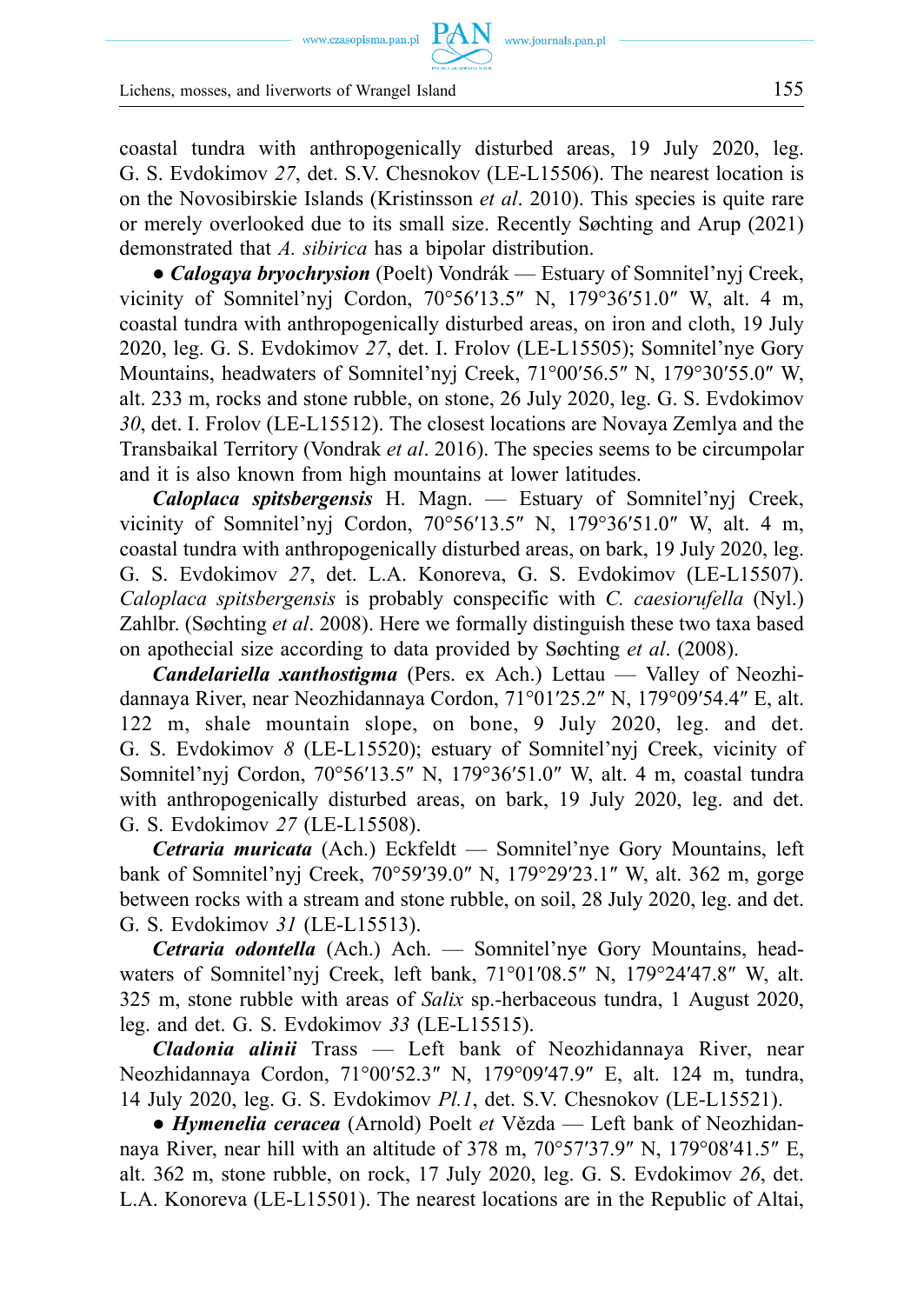Kemerovo region (Sedelnikova 2013) and the Republic of Tyva (Sedelnikova and Sedelnikov 2018). Rare in the Arctic.

*Lecanora marginata* (Schaer.) Hertel *et* Rambold — Vicinity of Ptichiy Bazar Cordon, 71°09′27.2″ N, 178°50′52.0″ E, alt. 28 m, dry tundra with small stones, 10 July 2020, leg. and det. G. S. Evdokimov *12* (LE-L15490).

*Lecidea atrobrunnea* (Raymond ex Lam. *et* DC.) Schaer. – Somnitel'nye Gory Mountains, headwaters of Somnitel'nyj Creek, left bank, 71°01′08.5″ N, 179°24′47.8″ W, alt. 325 m, stone rubble with areas of *Salix* sp. — herbaceous tundra, on rock, 1 August 2020, leg. and det. G. S. Evdokimov *33* (LE-L15516); vicinity of "Ptichiy Bazar" Cordon, 71°09′27.2″ N, 178°50′52.0″ E, alt. 28 m, dry tundra with small stones, 10 July 2020, leg. and det. G. S. Evdokimov *12*  (LE-L15491).

♦ *Lecidea lithophila* (Ach.) Ach. — Left bank of Neozhidannaya River, near hill with an altitude of 378 m, 70°57′37.9″ N, 179°08′41.5″ E, alt. 362 m, stone rubble, 17 July 2020, on rock, leg. G. S. Evdokimov *26*, det. L.A. Konoreva, G. S. Evdokimov (LE-L15502). The nearest localities are in the Khabarovsk Territory (Tchabanenko 2002), the Jewish Autonomous Region (Skirina 2015) and the Taimyr Peninsula (Kristinsson *et al*. 2010).

*Lecidea silacea* (Hoffm.) Ach. — Headwaters of Sovetskaya River, 71°07′ 07.0″ N, 179°01′06.9″ E, alt. 107 m, rocky slope, 13 July 2020, leg. and det. G. S. Evdokimov *18* (LE-L15496).

*Lecidella euphorea* (Flörke) Hertel — Estuary of Somnitel'nyj Creek, vicinity of Somnitel'nyj Cordon, 70°56′13.5″ N, 179°36′51.0″ W, alt. 4 m, coastal tundra with anthropogenically disturbed areas, on bark, 19 July 2020, leg. G. S. Evdokimov *27*, det. L.A. Konoreva, G. S. Evdokimov (LE-L15509).

*Lendemeriella borealis* (Vain.) S. Y. Kondr. — Somnitel'nye Gory Mountains, left bank of Somnitel'nyj Creek, 70°59′39.0″ N, 179°29′23.1″ W, alt. 361 m, gorge between rocks with a stream and stone rubble, on branch, 28 July 2020, leg. G. S. Evdokimov *31*, det. I. Frolov (LE-L15514).

*Lichenomphalia hudsoniana* (H. S. Jenn.) Redhead *et al*. — Valley of Neozhidannaya River, near Neozhidannaya Cordon, 71°01′23.8″ N, 179°09′ 17.3″ E, alt. 34 m, *Salix* sp. — herb tundra, 10 July 2020, leg. G.S. Evdokimov *11*, R.P. Obabko , det. L.A. Konoreva (LE-L15486); vicinity of Dvuglavaya Mountain, 71°03′21.7″ N, 179°38′48.8″ W, alt. 312 m, swampy tundra at the foot of the mountain, 2 August 2020, leg. R.P. Obabko *D25 P4 №1*, det. S.V. Chesnokov (LE).

*Multiclavula corynoides* (Peck) R.H. Petersen — Somnitel'nye Gory Mountains, right bank of Somnitel'nyj Creek, 70°58′32.8″ N, 179°34′13.5″ W, alt. 89 m, tundra on slope, 24 July 2020, leg. R.P. Obabko *D15*, det. S.V. Chesnokov (LE).

*Polyblastia bryophila* Lönnr. — Estuary of Somnitel'nyj Creek, vicinity of Somnitel'nyj Cordon, 70°56′35.2″ N, 179°35′59.8″ W, alt. 12 m, coastal tundra, 31 July 2020, leg. and det. G. S. Evdokimov *Pl. 24* (LE-L15525); *ibidem*,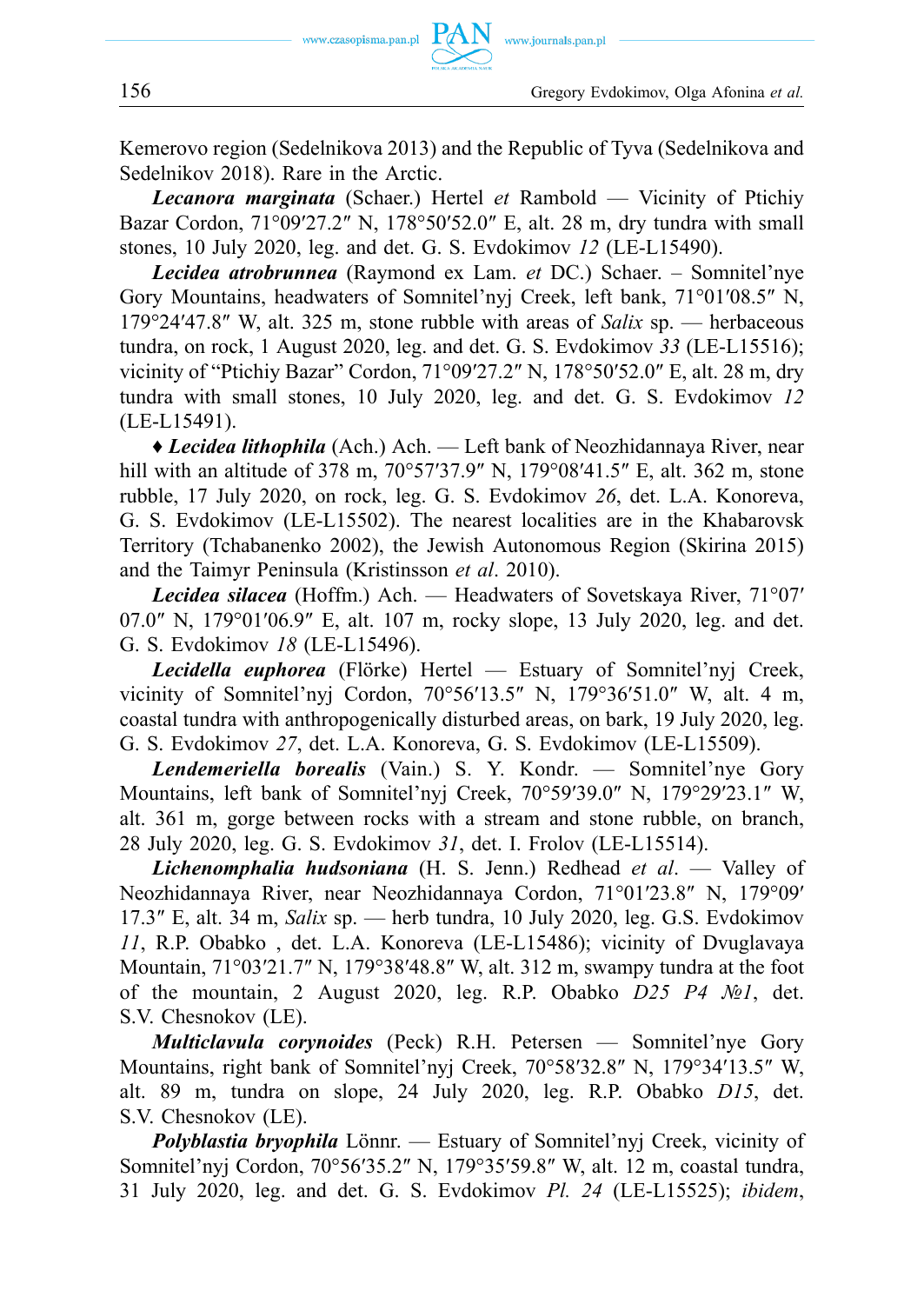www.czasopisma.pan.pl  $\hbox{ PAN }\,$  www.journals.pan.pl

Lichens, mosses, and liverworts of Wrangel Island 157

70°56′26.1″ N, 179°37′02.9″ W, alt. 32 m, coastal tundra, 5 August 2020, leg. and det. G. S. Evdokimov *Pl. 28* (LE-L15527).

*Porpidia melinodes* (Körb.) Gowan *et* Ahti — Headwaters of Sovetskaya River, 71°07′07.0″ N, 179°01′06.9″ E, alt. 107 m, rocky slope, 13 July 2020, leg. and det. G. S. Evdokimov *18* (LE-L15497).

● *Porpidia ochrolemma* (Vain.) Brodo *et* R. Sant. — Headwaters of Sovetskaya River, 71°07′07.0″ N, 179°01′06.9″ E, alt. 107 m, rocky slope, 13 July 2020, leg. and det. G. S. Evdokimov *18* (LE-L15498). The nearest localities are in the Trans-Baikal Territory (Makryi 2002) and the Republic of Buryatia (Urbanavichene and Urbanavichus 1998).

*Psoroma tenue* var. *boreale* Henssen — Tsentral'nye Mountains, Sovetskaya Mountain, 71°05′49.7″ N, 179°21′15.5″ W, alt. 1056 m, stone rubble with large boulders, 4 August 2020, leg. and det. G. S. Evdokimov *36* (LE-L15518); valley of Neozhidannaya River, near Neozhidannaya Cordon, 71°01′19.9″ N, 179°08′21.8″ E, alt. 122 m, tundra, 6 August 2020, leg. and det. G. S. Evdokimov *Pl. 26* (LE-L15526).

*Ramalina scoparia* Vain. — Vicinity of Dvuglavaya Mountain, 71°03′41.1″ N, 179°38′54.6″ W, alt. 375 m, tundra with stone rubble, on rock, 2 August 2020, leg. G. S. Evdokimov *34*, det. O.A. Kataeva (LE-L15517).

*Rhizocarpon effiguratum* (Anzi) Th. Fr. — Somnitel'nye Gory Mountains, right bank of Somnitel'nyj Creek, 70°59′21.2″ N, 179°34′17.5″ W, alt. 277 m, swampy gentle slope with a stream, on rock, 22 July 2020, leg. and det. G. S. Evdokimov *28* (LE-L15510).

*Rinodina exigua* (Ach.) Gray. — Valley of Neozhidannaya River, near Neozhidannaya Cordon, 71°01′23.8″ N, 179°09′17.3″ E, alt. 34 m, *Salix* sp. herb tundra, on bark, 10 July 2020, leg. and det. G. S. Evdokimov *11*  (LE-L15487).

*Rinodina milvina* (Wahlenb.) Th. Fr. — Somnitel'nye Gory Mountains, right bank of Somnitel'nyj Creek, 70°59′21.2″ N, 179°34′17.5″ W, alt. 277 m, gentle boggy slope with a stream, on rock, 22 July 2020, leg. and det. G. S. Evdokimov *28* (LE-L15511).

**♦** *Rinodina terrestris* Tomin — Estuary of Somnitel'nyj Creek, vicinity of Somnitel'nyj Cordon, 70°56′35.2″ N, 179°35′58.2″ W, alt. 27 m, coastal tundra, 31 July 2020, leg. G. S. Evdokimov *Pl.22*, det. L.A. Konoreva (LE-L15523). The nearest localities are in the Rupublic of Sakha (Yakutia) (Poryadina 2020) and the Jewish Autonomous Region (Skirina 2015).

● *Sagiolechia protuberans* (Ach.) A. Massal. — Left bank of Neozhidannaya River, near hill with an altitude of 378 m, 70°58′08.1″ N, 179°09′40.4″ E, alt. 151 m, hummock swampy tundra with *Eriophorum* sp., 17 July 2020, leg. G. S. Evdokimov *25*, det. L. A. Konoreva (LE-L15500). The nearest localities are in the Nenets Autonomous Area (Dolgy Island) (Urbanavichus *et al*. 2009) and the Krasnoyarsk Territory (Zhdanov 2013).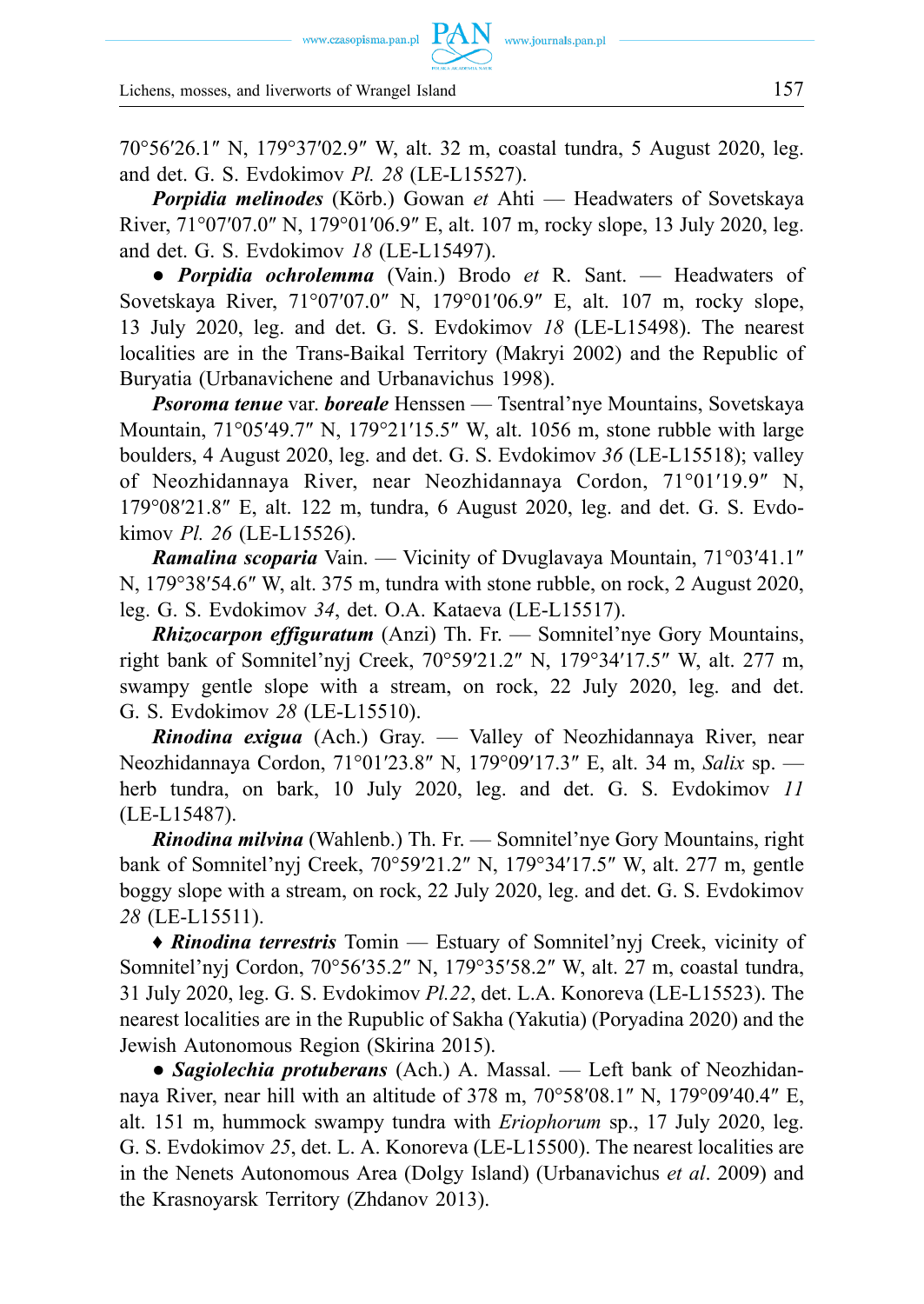\* *Stigmidium conspurcans* (Th. Fr.) Triebel *et* R. Sant. — Vicinity of Ptichiy Bazar Cordon, Ptichiy Bazar Cape, 71°08′31.7″ N, 178°48′59.6″ E, alt. 67 m, tundra near stream, rocky outcrops, on thallus of *Psora rubiformis* (Wahlenb. ex Ach.) Hook., 11 July 2020, leg. G. S. Evdokimov *14*, det. S.V. Chesnokov (LE-L15493).

#### MOSSES

*Arctoa fulvella* Bruch *et* Schimp. — Headwaters of Neozhidannaya River, 71°07′06.8″ N, 179°01′06.7″ E, alt. 91 m., shale rocks on riverbank, in crack, 13 July 2020, leg. R. P. Obabko *D5 P4*, det. O.M. Afonina (LE).

*Brachytheciastrum collinum* (Schleich. *ex* Müll. Hal.) Ignatov *et* Huttunen — Somnitel'nye Gory Mountains, middle course of Somnitel'nyj Creek, 70°58′43.6″ N, 179°30′36.1″ W, alt. 290 m, rock outcrops, 29 July 2020, leg. R. P. Obabko *D21 P1,* det. M. S. Ignatov (LE).

*Coscinodon hartzii* C.E.O. Jensen — Tsentral'nye Mountains, Sovetskaya Mountain, 71°05′07.3″ N, 179°30′54.6 ″ W, alt. 464 m, rock outcrops, 4 August 2020, with sporophytes, leg. R. P. Obabko *D27*, det. E.A. Ignatova (LE).

*Encalypta brevipes* Schljakov — Somnitel'nye Gory Mountains, middle course of Somnitel'nyj Creek, 70°59′05.4″ N, 179°34′17.7″ W, alt. 230 m, disturbed vegetation, 24 July 2020, with sporophytes, leg. R. P. Obabko *D15*, det. O.M. Afonina (LE); *ibidem*, 70°58′34.8″ N, 179°31′39.9″ W, alt. 162 m, rock outcrops at base of slope, 29 July 2020, with sporophytes, leg. R. P. Obabko *D12 P1*, det. O.M. Afonina (LE). Rather rare arctic-montane species, included in the Red Book of the Russian Federation (Bardunov and Novikov 2008). This species was previously reported for Wrangel Island in Afonina (2004), but the specimens were reidentified by V. E. Fedosov as *Encalypta pilifera* Funck (Ignatov 2017).

*Fissidens bryoides* Hedw. — Somnitel'nye Gory Mountains, middle course of Somnitel'nyj Creek, 70°59′02.3″ N, 179°30′54.6″ W, alt. 208 m, on soil near stream, 28 July 2020, with sporophytes, leg. R. P. Obabko *D20 P2*, det. O.M. Afonina (LE)*.* 

*Funaria arctica* (Berggr.) Kindb. — Somnitel'nye Gory Mountains, middle course of Somnitel'nyj Creek, 70°56′37.4″ N, 179°36′37.1″ W, alt. 458 m, willow-moss tundra, 22 July 2020, with sporophytes, leg. R. P. Obabko *D13 P2*, det. O.M. Afonina (LE). This species occurs in North America from Alaska to Greenland; in Russia it is rare species known from several localities in the Asian Arctic in areas with distribution of carbonate rock types (Anabar Plateau, Wrangel Island, Chukotka Peninsula) (Ignatov 2017).

*Grimmia donniana* Sm. — Lower course of Neozhidannaya River, 70°57′58.7″ N, 179°09′06.3″ E, alt. 156 m, talus, on stones, 17 July 2020, leg. R. P. Obabko *D9*, det. O.M. Afonina (LE).

*Grimmia incurva* Schwägr. — Dvukhglavaya Mountain, 71°03′51.0″ N, 179°38′29.4″ W, alt. 458 m, rock outcrops, in cracks, 2 August 2020, leg. R. P. Obabko *D25 P1*, det. O.M. Afonina (LE)*.*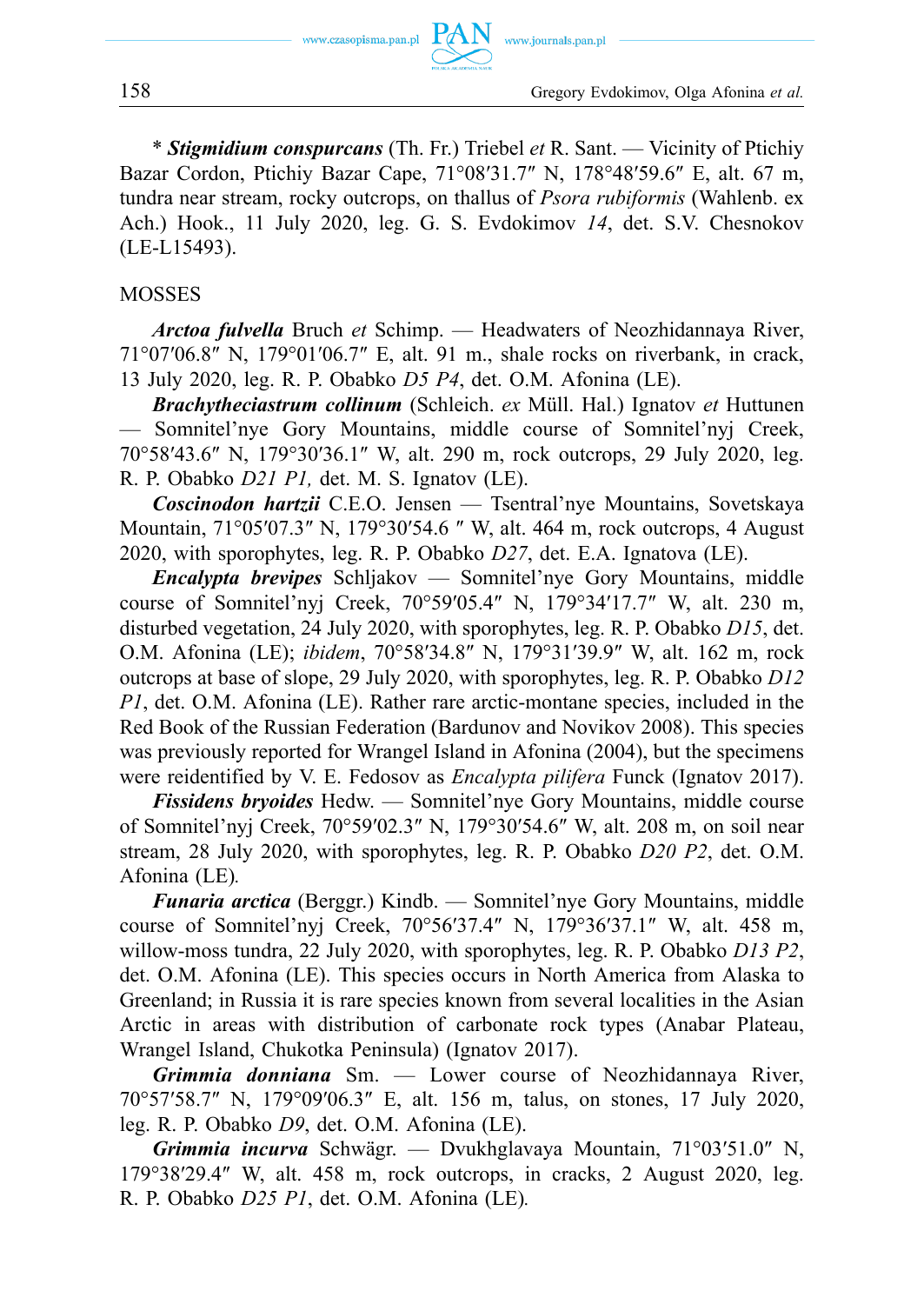www.czasopisma.pan.pl  $\hbox{ PAN }\,$  www.journals.pan.pl

Lichens, mosses, and liverworts of Wrangel Island 159

*Isopterygiella alpicola* (Lindb.) Ignatov *et* Ignatova — Somnitel'nye Gory Mountains, middle course of Somnitel'nyj Creek, 71°00′54.8″ N, 179°31′02.1″ W, alt. 229 m, rock outcrops, 26 July 2020, leg. R. P. Obabko *D18 P3*, det. O.M. Afonina (LE)*.* 

*Mielichhoferia mielichhoferiana* (Funck) Loeske — Ptichiy Bazar Cape, 71°09′05.9″ N, 178°49′50.7″ E, alt. 7 m, metalliferous rock types, 11 July 2020, leg. R. P. Obabko *D3 P1*, det. O.M. Afonina (LE)*.* In Russia rather rare species, two nearest locations known in Chukotka – Anyui highlands and Crest Bay (Afonina 2004).

*Oligotrichum falcatum* Steere — Headwaters of Neozhidannaya River, 71°07′06.8″ N, 179°01′06.7″ E, alt. 91 m, slate rocks on riverbank, in cracks, 13 July 2020, leg. R. P. Obabko *D5 P4*, det. O.M. Afonina (LE).

*Oncophorus elongatus* (I. Hagen) Hedenäs — Neozhidannaya River, near cordon, 71°03′00.3″ N, 179°07′38.9″ E, alt. 348 m, wet moss tundra at basen of slope, 10 July 2020, leg. R. P. Obabko *D2 P1*, det. O.M. Afonina (LE).

*Oncophorus integerrimus* Hedenäs — Somnitel'nye Gory Mountains, middle course of Somnitel'nyj Creek, 70°58′10.0″ N, 179°34′23.6″ W, alt. 78 m, willow-dryad tundra, 25 July 2020, leg. R. P. Obabko *D17 P1*, det. O.M. Afonina (LE)*.* 

*Orthothecium retroflexum* Ignatov *et* Ignatova — Low course of Neozhidannaya River, 70°58′08.9″ N, 179°09′51.4″ E, alt. 225 m, wet mossherb tundra, 17 July 2020, leg. R. P. Obabko *D9 P1*, det. O.M. Afonina (LE)*.*  This species was recently described from Yakutia and is known to be widespread in arctic regions (Ignatov *et al*. 2020; Ignatov 2020). *Orthothecium retroflexum* is similar to *O. chryseon* Bruch, Schimp *et* W. Gümbel, from which it differs by broadly oblong-ovate leaves ending in a strongly revolute apiculus. It is likely that *Orthothecium retroflexum* was previously often reported from Russia misidentified as *O. chryseon.* 

*Orthotrichum anomalum* Hedw. — Somnitel'nye Gory Mountains, middle course of Somnitel'nyj Creek, 70°59′05.4″ N, 179°34′17.7″ W, alt. 230 m, stony slope, on stone with *Lewinskya iwatsukii* (Ignatov) F. Lara, Garilleti *et* Goffinet, 24 July 2020, leg. R. P. Obabko *D15*, det. O.M. Afonina (LE); Neozhidannaya River, near cordon, 71°00′56.8″ N, 179°10′13.8″ E, alt. 159 m, stony moss-herb tundra, 17 July 2020, with sporophytes, leg. R. P. Obabko *D*6 *P*1, det. O.M. Afonina (LE)*.* 

*Orthotrichum hyperboreum* Fedosov *et* Ignatova — Somnitel'nye Gory Mountains, middle course of Somnitel'nyj Creek, 70°59′21.1″N, 179°34′17.5″ W, alt. 248 m, stony slope on stone, 22 July 2020, with sporophytes and gemmae, leg. R. P. Obabko *D14 P1*, det. O.M. Afonina (LE)*.* This species was recently described from the Anabar Plateau (Fedosov *et al*. 2017), and presently known to be rather widespread in the mountains of the Siberian Arctic and Subarctic.

*Plagiothecium cavifolium* (Brid.) Z. Iwats. — Somnitel'nye Gory Mountains, middle course of Somnitel'nyj Creek, 70°59′43.5″ N, 179°33′53.0″ W, alt. 436 m, on bank of stream, 24 July 2020, leg. R. P. Obabko *D16 P2*, det.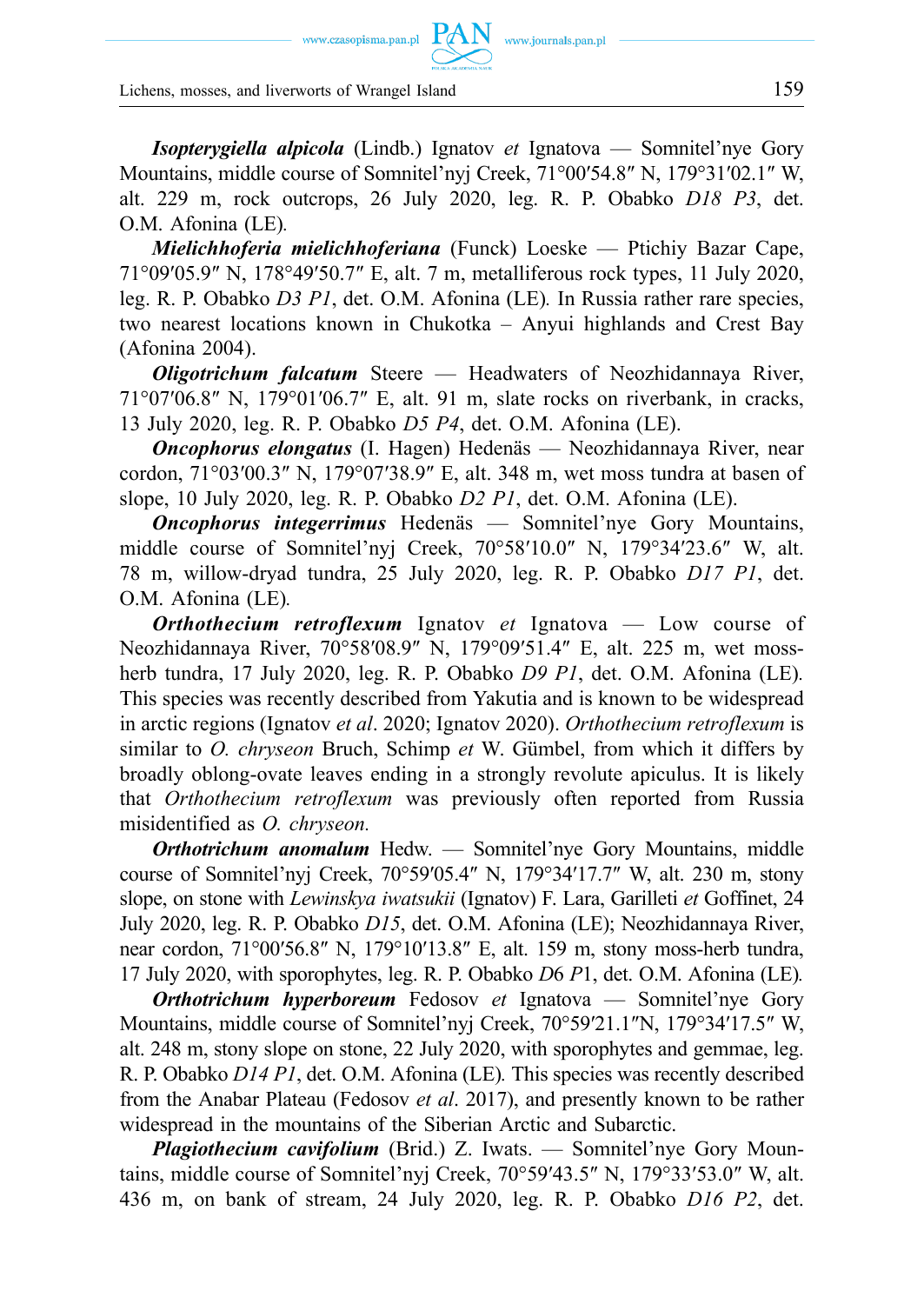

O.M. Afonina (LE); *ibidem*, on fine earth in scree, 29 July 2020, leg. R. P. Obabko *D21 P2*, det. O.M. Afonina (LE)*.* 

*Polytrichastrum septentrionale* (Brid.) E. I. Ivanova *et al*. — Neozhidannaya River, near cordon, 71°01′25.7″ N, 179°07′56.9″ E, alt. 94 m, riverbank, 14 July 2020, leg. R. P. Obabko *D6 P3*, det. O.M. Afonina (LE).

*Pseudoleskeella rupestris* (Berggr.) Hedenäs — Neozhidannaya River, near cordon, 71°04′14.6″ N, 179°21′05.1″ E, alt. 341 m, 17 July 2020, top of calcareous hill (Sopka), leg. R. P. Obabko *D7 P4*, det. O.M. Afonina (LE).

*Schistidium agassizii* Sull. *et* Lesq. in Sull. — Neozhidannaya River, near cordon, 71°01′57.0″ N, 179°07′10.0″ E, alt. 20 m, moss community along riverbank, 17 July 2020, with sporophytes, leg. R. P. Obabko *D8 P1*, det. O.M. Afonina (LE); *ibidem*, moss-herb tundra, 17 July 2020, leg. R. P. Obabko *D9 P3*, det. O.M. Afonina (LE)*.* 

*Schistidium boreale* Poelt — Somnitel'nye Gory Mountains, middle course of Somnitel'nyj Creek, 71°01′45.7″ N, 179°34′11.8″ W, alt. 490 m, calcareous slope, in cave, 3 August 2020, leg. R. P. Obabko *D26 P1*, det. O.M. Afonina (LE).

*Schistidium flexipile* (Lindb. *ex* Broth.) G. Roth — Somnitel'nye Gory Mountains, middle course of Somnitel'nyj Creek, 70°59′02.3″ N, 179°30′54.6″ W, alt. 208 m, disturbed vegetation on bank of stream, on stone, 28 July 2020, with sporophytes, leg. R. P. Obabko *D20 P3*, det. O.M. Afonina (LE)*.* Dvukhglavaya Mountain, 71°03′51.0″ N, 179°38′29.4″ W, alt. 458 m, rock outcrops, in cracks, 2 August 2020, leg. R. P. Obabko *D25 P1,* det. E.A. Ignatova (LE).

*Schistidium* cf. *pulchrum* H. H. Blom — Neozhidannaya River, near cordon, 71°01′24.5″ N, 179°09′49.9″ E, alt. 107 m, scree on slope, in niche on fine earth, 9 July 2020, with sporophytes, leg. R. P. Obabko *D6*, det. O.M. Afonina (LE); Somnitel'nye Gory Mountains, headwaters of Somnitel'nyj Creek, 71°01′45.7″ N, 179°34′11.8″ W, alt. 490 m, calcareous slope, in cave, 3 August 2020, with sporophytes, leg. R. P. Obabko *D26 P1*, det. O.M. Afonina (LE).

*Schistidium sordidum* I. Hagen — Somnitel'nye Gory Mountains, middle course of Somnitel'nyj Creek, 70°59′05.4″ N, 179°34′17.7″ W, alt. 230 m, stony slope, on stone, 24 July 2020, leg. R. P. Obabko *D15*, det. O.M. Afonina (LE); *ibidem*, 71°00′54.9″ N, 179°31′02.1″ W, alt. 229 m, moss community along stream, 28 July 2020, leg. R. P. Obabko *D18 P1*, det. O.M. Afonina (LE)*.* 

*Schistidium umbrosum* (J. E. Zetterrst.) H. H. Blom — Somnitel'nye Gory Mountains, middle course of Somnitel'nyj Creek, 70°58′43.6″ N, 179°30′36.2″ W, alt. 290 m, rock outcrops, 29 July, 2020, with sporophytes, leg. R. P. Obabko *D21 P1*, det. E.A. Ignatova (LE)*.* Though widespread, this arctic species is very rare observed, known from few records in the Murmansk Region, in Taimyr, Severnaya Zemlya Archipelago, arctic Yakutia, and Chukotka (Ignatov 2017).

*Splachnum sphaericum* Hedw. — Somnitel'nye Gory Mountains, middle course of Somnitel'nyj Creek, 70°59′02.3″ N, 179°30′55″ W, alt. 208 m, disturbed vegetation on bank of stream, 28 July 2020, with sporophytes, leg. R. P. Obabko *D20 P3*, det. O.M. Afonina (LE)*.*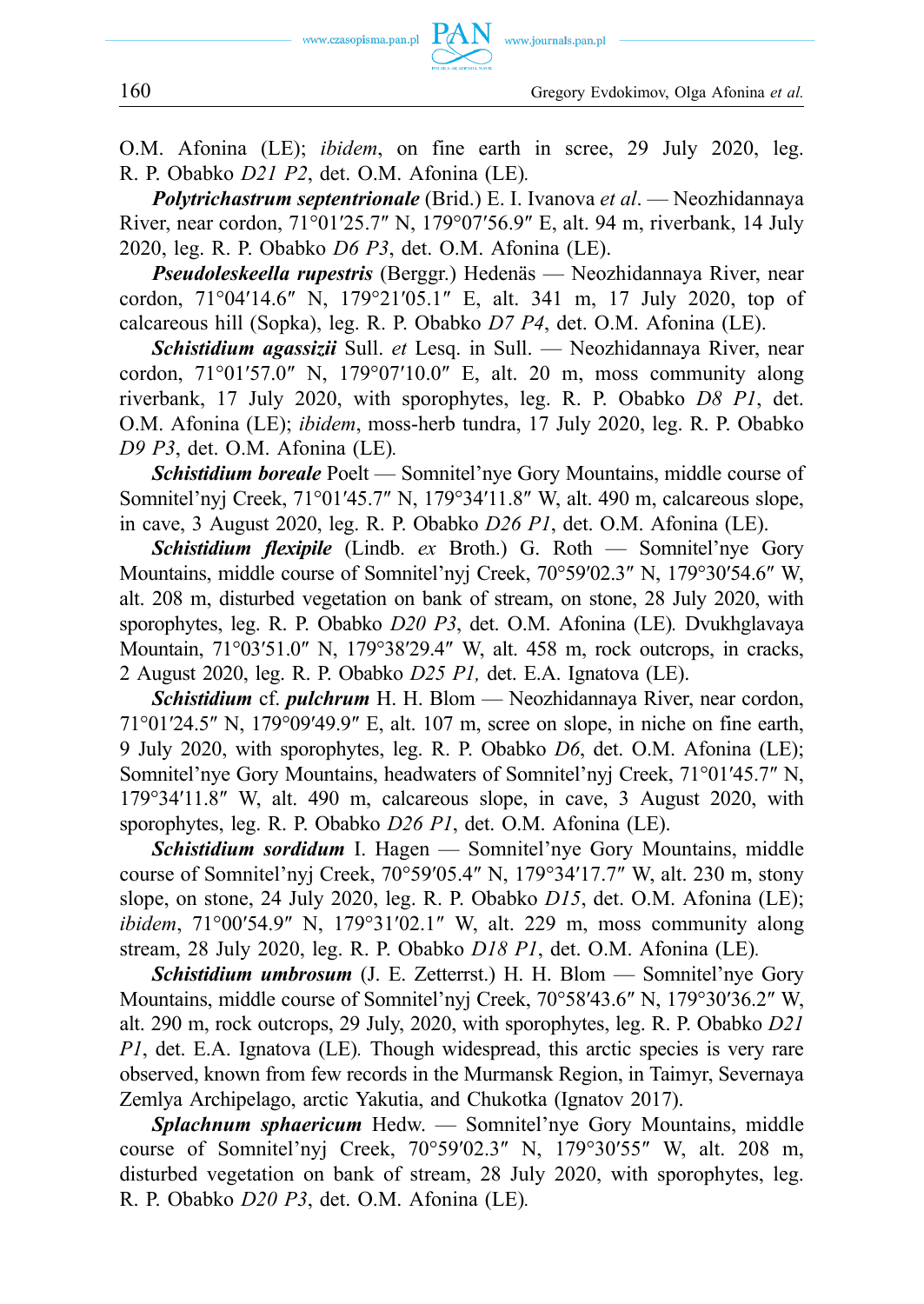www.czasopisma.pan.pl  $\text{ PAN}_{\text{www.journals.pan.pl}}$ 

Lichens, mosses, and liverworts of Wrangel Island 161

#### LIVERWORTS

*Barbilophozia lycopodioides* (Wallr.) Loeske — Headwaters of Neozhidannaya River, near Neozhidannaya Cordon, 71°01′24.5″ N, 179°09′49.9″ E, alt. 103 m, boggy tundra with *Salix* spp., *Eriophorum* sp., *Sphagnum* spp., *Aulacomnium* sp., 9 July 2020, leg. R. P. Obabko *D1*, det. Yu. S. Mamontov (MHA). *Barbilophozia lycopodioides* is a rather common Holarctic species.

*Clevea hyalina* (Sommerf.) Lindb. — Cape Ptichiy Bazar, near Ptichiy Bazar Cordon, 71°08′42.3″ N, 178°47′43.6″ E, alt. 77 m, willow tundra, 12 July 2020, leg. R. P. Obabko *D4 P1 №2*, det. Yu. S. Mamontov (MHA). *Clevea hyalina* is a rather uncommon Holarctic species having a sporadic circumboreal arcticalpine distribution.

*Lophozia silvicola* H. Buch — Neozhidannaya River, near Neozhidannaya Cordon, 71°03′00.3″ N, 179°07′38.9″ E, alt. 348 m, screes on mountain slope, 10 July 2020, leg. R. P. Obabko *D2 P1 №1*, det. Yu. S. Mamontov (MHA); headwaters of Sovetskaya River, 71°07′06.8″ N, 179°01′06.7″ E, alt. 91 m, crevices in block of schist, 13 July 2020, leg. R. P. Obabko *D5 P4 №3*, det. Yu. S. Mamontov (MHA); watershed between Kamnesharka and Gusinaya Rivers, 71°03′33.7″ N, 179°21′35.4″ E, alt. 320 m, moist mossy tundra, 15 July 2020, leg. R. P. Obabko *D7 P5 №1*, det. Yu. S. Mamontov (MHA); *ibidem*, scree near late-lying snow patch, 15 July 2020, leg. R. P. Obabko *D7 P5 №5*, det. Yu. S. Mamontov (MHA). This species is widely distributed and rather common in the Holarctic. Its distinction from *L. ventricosa*, which is known on Wrangel Island (Afonina 2000), remains problematic in the context of possible conspecifity of these taxa.

*Lophozia uncinata* Schljakov — Headwaters of Neozhidannaya River, near Neozhidannaya Cordon, 71°01′24.5″ N, 179°09′49.9″ E, alt. 103 m, boggy tundra with *Salix* spp., *Eriophorum* sp., *Sphagnum* spp., *Aulacomnium* sp., 9 July 2020, leg. R. P. Obabko *D1*, det. Yu. S. Mamontov (MHA). This is a rare arctic species may be endemic to the Chukotka-Beringia region. Schljakov (1979) described this species as dioicous, and was later synonymized with the also dioecious *L. polaris* (Bakalin 2005). However, the discovery of paroecous inflorescences in our material supports the recognition of this species.

*Lophoziopsis excisa* var. *elegans* (R.M. Schust.) Konstant. *et* Vilnet — Watershed between Kamnesharka and Gusinaya Rivers, 71°03′33.7″ N, 179°21′35.4″ E, alt. 320 m, screes near the late-lying snow patch, 15 July 2020, leg. R. P. Obabko *D7 P5 №3*, det. Yu. S. Mamontov (MHA). This is a rare arcticmontane taxon possibly deserving specific rank due to distinctions from *L. excisa*  var. *excisa* in ecology and distribution, as well as by the shape of shoots and the shape and color of the gemmae.

*Lophoziopsis polaris* (R.M. Schust.) Konstant. *et* Vilnet — Cape Ptichiy Bazar, near Ptichiy Bazar Cordon, 71°08′42.3″ N, 178°47′43.6″ E, alt. 77 m, willow tundra, 12 July 2020, leg. R. P. Obabko *D4 P1 №2*, det. Yu. S. Mamontov (MHA);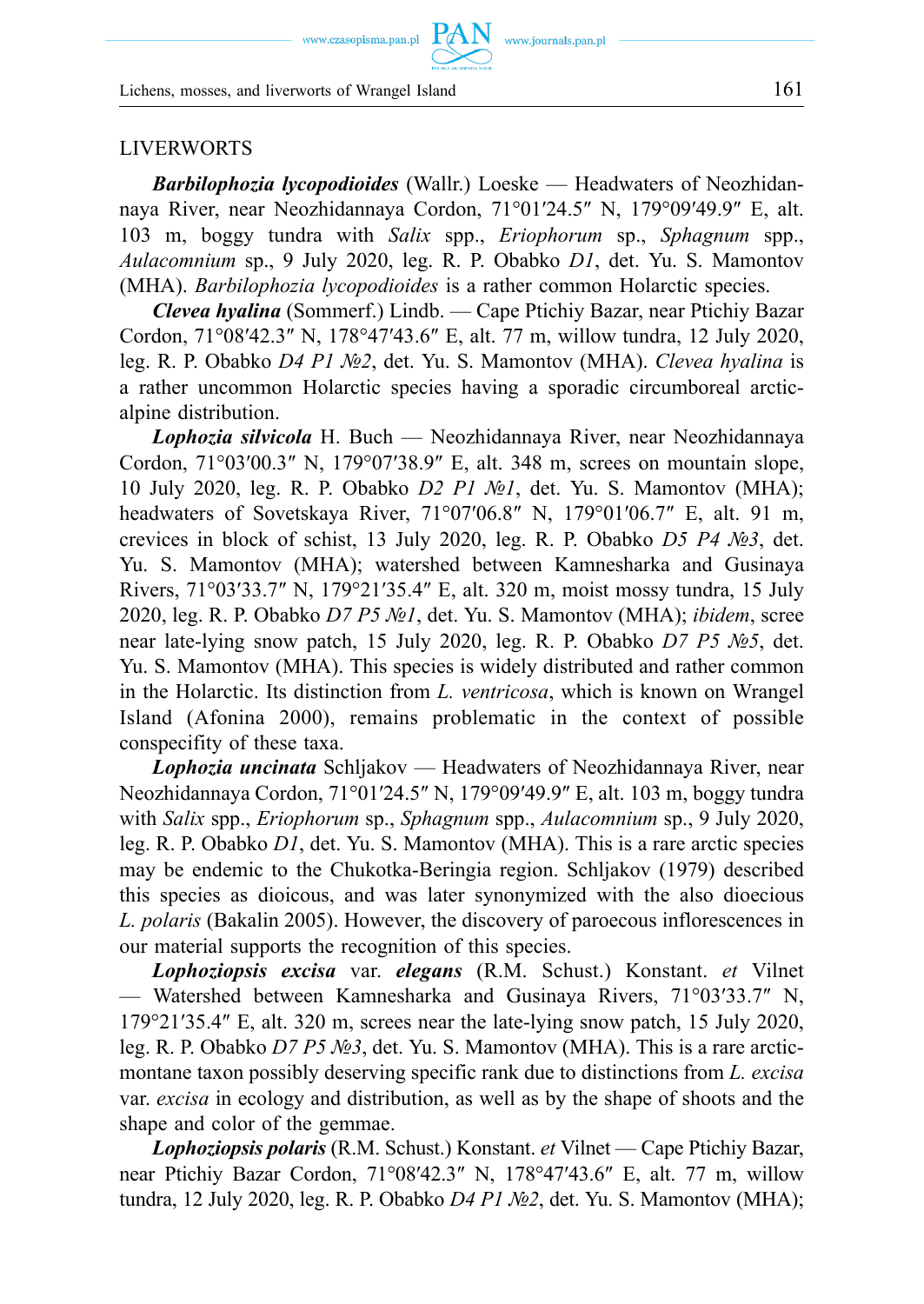

Somnitel'nye Gory Mountains, right bank of Somnitel'nyj Creek, 70°59′05.4″ N, 179°34′17.7″ W, alt. 231 m, tundra on the mountain slope, 24 July 2020, leg. R. P. Obabko *Pl. 15*, det. Yu. S. Mamontov (MHA); estuary Somnitel'nyj Creek, near Somnitel'nyj Cordon, 70°59′04.6″ N, 179°31′47.7″ W, alt. 199 m, 28 July 2020, leg. R. P. Obabko *D20 P1 №2*, det. Yu. S. Mamontov (MHA); middle course of Somnitel'nyj Creek, the abandoned military base, 70°56′37.4″ N, 179°36′37.1″ W, willow tundra, bank of channel, 30 July 2020, leg. R. P. Obabko *D22 P1*, det. Yu. S. Mamontov (MHA). *Lophoziopsis polaris* is a Holarctic species having a sporadic circumboreal arctic-alpine distribution.

*Mesoptychia badensis* (Gottsche *ex* Rabenh.) L. Söderstr. *et* Váňa — Headwaters of Neozhidannaya River, near Neozhidannaya Cordon, 71°01′24.5″ N, 179°09′49.9″ E, alt. 103 m, boggy tundra with *Salix* spp., *Eriophorum* sp., *Sphagnum* spp., *Aulacomnium* sp., 9 July 2020, leg. R. P. Obabko *D1*, det. Yu. S. Mamontov (MHA); middle course of Somnitel'nyj Creek, the abandoned military base, 70°56′37.4″ N, 179°36′37.1″ W, crevices between tundra polygons, near the river, 30 July 2020, leg. R. P. Obabko *D22 P3*, det. Yu. S. Mamontov (MHA). *Mesoptychia badensis* is a rather uncommon Holarctic species having a sporadic circumboreal arctic-alpine distribution.

*Mesoptychia gillmanii* (Austin) L. Söderstr. *et* Váňa — Somnitel'nye Gory Mountains, left bank of Somnitel'nyj Creek, 70°59′04.6″ N, 179°31′47.7″ W, alt. 199 m, bare soil on bank of brook, 28 July 2020, leg. R. P. Obabko *D20 P1 №2*, det. Yu. S. Mamontov (MHA). *Mesoptychia gillmanii* is a Holarctic species commonly distributed in the mountains of circumboreal latitudes but rather rare in the Arctic.

*Peltolepis quadrata* (Saut.) Muell. Frib. — Cape Ptichiy Bazar, near Ptichiy Bazar Cordon, 71°08′42.3″ N, 178°47′43.6″ E, alt. 77 m, willow tundra, 12 July 2020, leg. R. P. Obabko *D4 P1 №2*, det. Yu. S. Mamontov (MHA); Somnitel'nye Gory Mountains, left bank of Somnitel'nyj Creek, 70°59′04.6″ N, 179°31′47.7″ W, alt. 199 m, bare soil on brook bank, 28 July 2020, leg. R. P. Obabko *D20 P1 №2*, det. Yu. S. Mamontov (MHA). *Peltolepis quadrata* is an uncommon Holarctic species distributed in the Arctic and in mountains at lower latitudes. In North America, it is known in Alaska, Ellesmere I., Greenland I., and the Rocky Mountains, while in Eurasia it is known in Scandinavia, central Europe, Siberia and Northern Japan (Schuster 1992).

*Pseudolophozia debiliformis* (R. M. Schust. *et* Damsh.) Konstant. *et* Vilnet — Cape Ptichiy Bazar, near Ptichiy Bazar Cordon, 71°00′56.8″ N, 179°10′13.9″ E, alt. 159 m, shist cliffs above late-lying snow patch, 14 July 2020, leg. R. P. Obabko *D6 P1*, det. Yu. S. Mamontov (MHA); Neozhidannaya River, near Neozhidannaya Cordon, 71°01′38.4″ N, 179°07′51.1″ E, alt. 94 m, herb tundra, 14 July 2020, leg. R. P. Obabko *D6 P5 №1*, det. Yu. S. Mamontov (MHA); lower course of Somnitel'nyj Creek, near Somnitel'nyj Cordon, 70°56′37.4″ N, 179°36′37.1″ W, 20 July 2020, leg. R. P. Obabko *D12 P1*, det. Yu. S. Mamontov (MHA). This is rare species was recently described from Greenland and was later found in arctic parts of the European Russia and Western